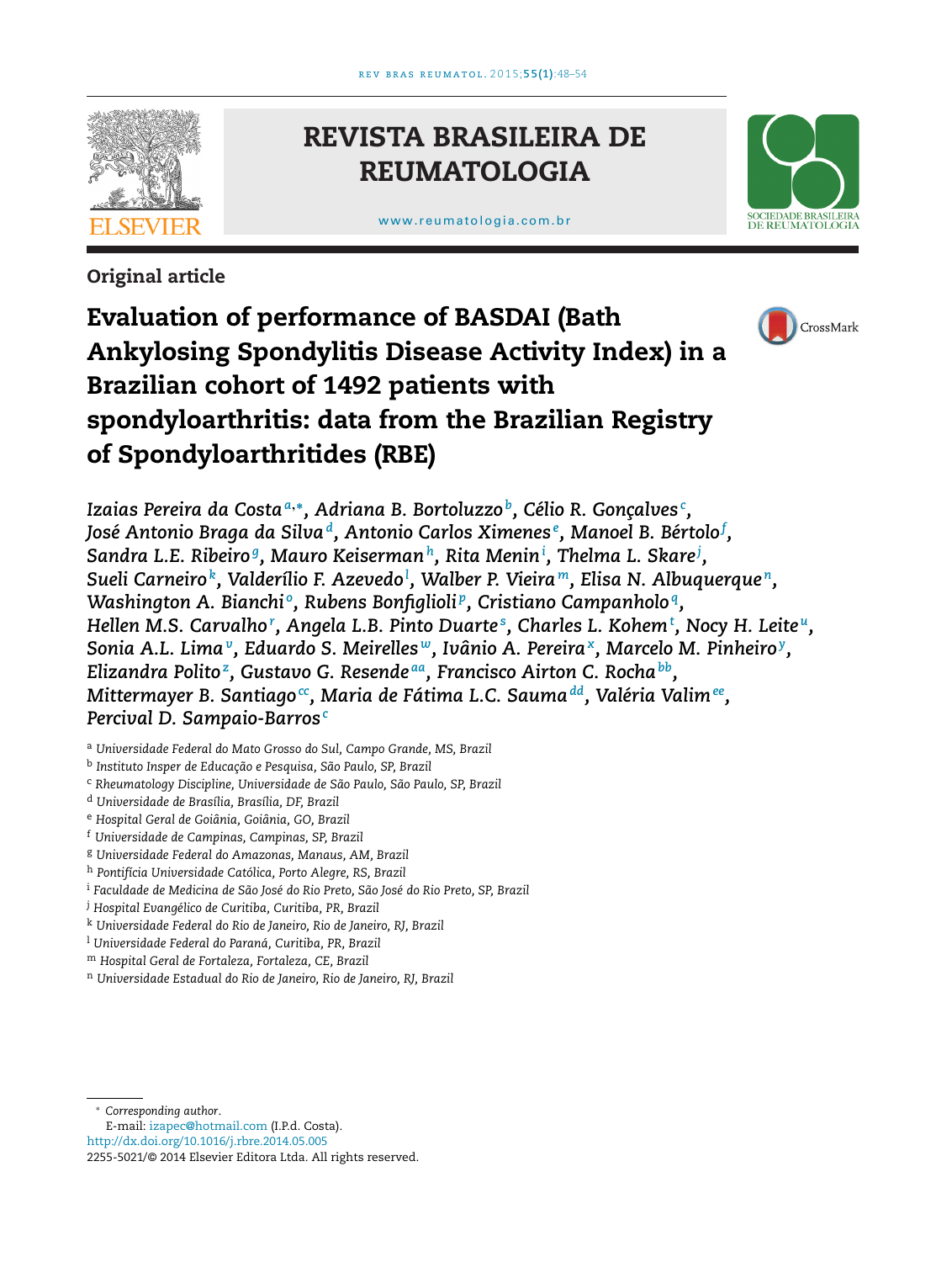- <span id="page-1-0"></span><sup>o</sup> *Santa Casa do Rio de Janeiro, Rio de Janeiro, RJ, Brazil*
- <sup>p</sup> *Pontifícia Universidade Católica, Campinas, SP, Brazil*
- <sup>q</sup> *Santa Casa de São Paulo, São Paulo, SP, Brazil*
- <sup>r</sup> *Hospital de Base, Brasília, DF, Brazil*
- <sup>s</sup> *Universidade Federal de Pernambuco, Recife, PE, Brazil*
- <sup>t</sup> *Universidade Federal do Rio Grande do Sul, Porto Alegre, RS, Brazil*
- <sup>u</sup> *Faculdade de Medicina Souza Marques, Rio de Janeiro, RJ, Brazil*
- <sup>v</sup> *Hospital do Servidor Público Estadual, São Paulo, SP, Brazil*
- <sup>w</sup> *Institute of Orthopedy and Traumatology, Universidade de São Paulo, São Paulo, SP, Brazil*
- <sup>x</sup> *Universidade Federal de Santa Catarina, Florianópolis, SC, Brazil*
- <sup>y</sup> *Universidade Federal de São Paulo, São Paulo, SP, Brazil*
- <sup>z</sup> *Santa Casa de Belo Horizonte, Belo Horizonte, MG, Brazil*
- aa *Universidade Federal de Minas Gerais, Belo Horizonte, MG, Brazil*
- bb *Universidade Federal do Ceará, Fortaleza, CE, Brazil*
- cc *Escola de Medicina e Saúde Pública, Salvador, BA, Brazil*

dd *Universidade Federal do Pará, Belém, PA, Brazil*

ee *Universidade Federal do Espírito Santo, Vitória, ES, Brazil*

### a r t i c l e i n f o

*Article history:* Received 13 February 2013 Accepted 19 May 2014 Available online 20 December 2014

*Keywords:* Spondyloarthritis Disease activity BASDAI Epidemiology

#### A B S T R A C T

*Objective:* To analyze the results of the application of the Bath Ankylosing Spondylitis Disease Activity Index (BASDAI) in a large series of Brazilian patients with the diagnosis of SpA and establish its correlations with specific variables into the group.

*Methods:* A common protocol of investigation was prospectively applied to 1492 Brazilian patients classified as SpA according to the European Spondyoarthropathies Study Group (ESSG), attended at 29 referral centers of Rheumatology in Brazil. Clinical and demographic variables, and disease indices (BASDAI, Basfi, Basri, Mases, ASQol) were applied. The total values of BASDAI were compared to the presence of the different variables.

*Results:* The mean score of BASDAI was 4.20 ± 2.38. The mean scores of BASDAI were higher in patients with the combined (axial + peripheral + entheseal) (4.54  $\pm$  2.38) clinical presentation, compared to the pure axial  $(3.78 \pm 2.27)$  or pure peripheral  $(4.00 \pm 2.38)$  clinical presentations (*P* < 0.001). BASDAI also presented higher scores associated with the female gender (*P* < 0.001) and patients who did not practice exercises (*P* < 0.001). Regarding the axial component, higher values of BASDAI were significantly associated with inflammatory low back pain (*P* < 0.049), alternating buttock pain (*P* < 0.001), cervical pain (*P* < 0.001) and hip involvement (*P* < 0.001). There was also statistical association between BASDAI scores and the peripheral involvement, related to the lower (*P* = 0.004) and upper limbs (*P* = 0.025). The presence of enthesitis was also associated to higher scores of BASDAI (*P* = 0.040). Positive HLA-B27 and the presence of cutaneous psoriasis, inflammatory bowel disease, uveitis and urethritis were not correlated with the mean scores of BASDAI. Lower scores of BASDAI were associated with the use of biologic agents (*P* < 0.001).

*Conclusion:* In this heterogeneous Brazilian series of SpA patients, BASDAI was able to demonstrate "disease activity" in patients with axial as well as peripheral disease.

© 2014 Elsevier Editora Ltda. All rights reserved.

**Avaliac¸ão do desempenho do BASDAI (Bath Ankylosing Spondylitis Disease Activity Index) numa coorte brasileira de 1.492 pacientes com espondiloartrites: dados do Registro Brasileiro de Espondiloartrites (RBE)**

#### a b s t r a c t

Objetivo: Avaliar os resultados da aplicação do Índice de Atividade de Doença da Espondilite Anquilosante de Bath (BASDAI) numa série de pacientes brasileiros com EpA e estabelecer suas correlações com as variáveis específicas do grupo.

*Palavras-chave:* Espondiloartrites Atividade de doença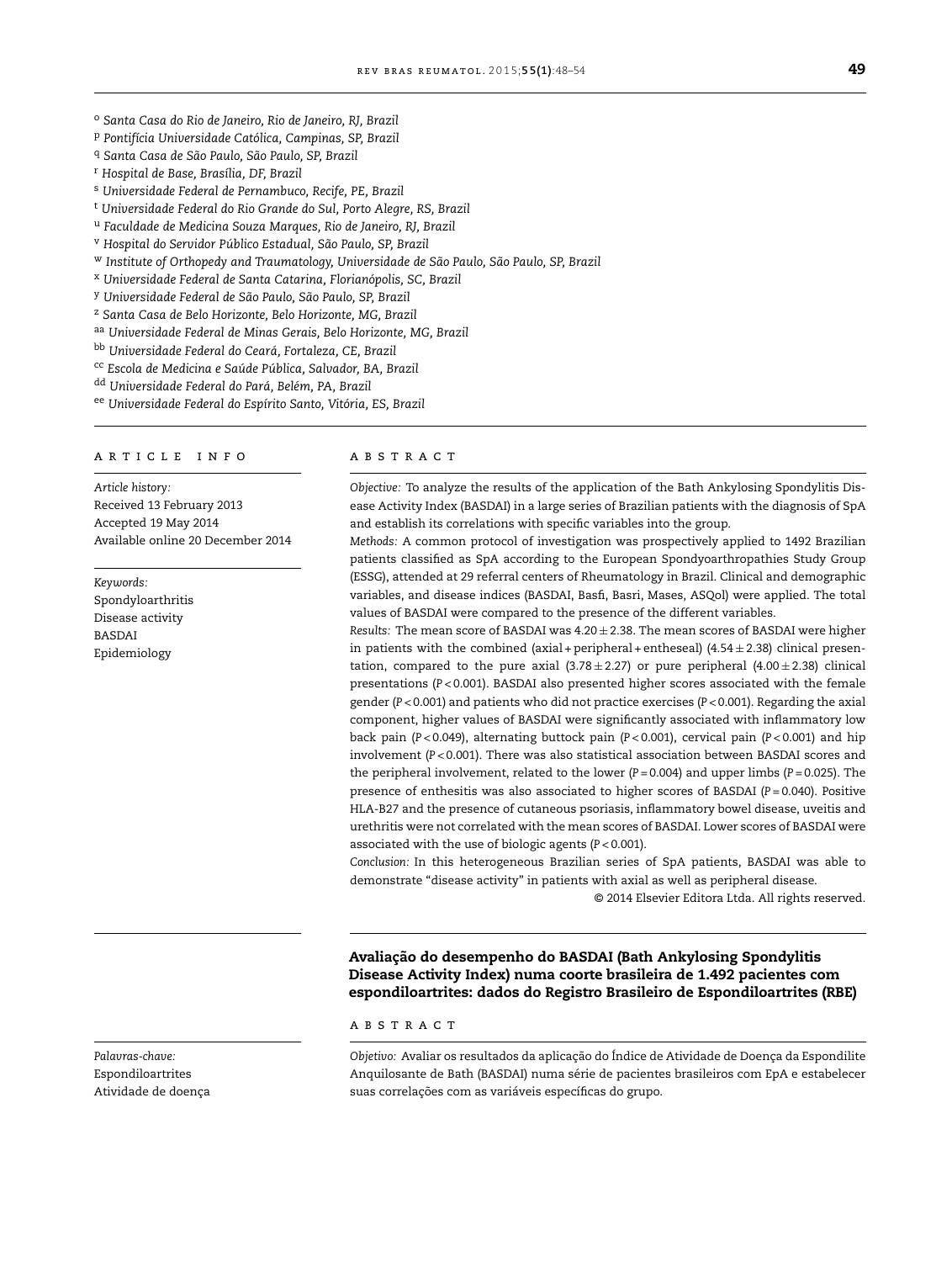BASDAI Epidemiologia *Métodos:* Um protocolo comum de investigac¸ão foi prospectivamente aplicado em 1.492 pacientes brasileiros classificados como EpA pelos critérios do Grupo Europeu de Estudo das Espondiloartropatias (ESSG), acompanhados em 29 centros de referência em reumatologia no Brasil. Variáveis clínicas, demográficas e índices de doença foram colhidos. Os valores totais do BASDAI foram comparados com a presença das diferentes variáveis.

*Resultados:* O valor médio do BASDAI foi de 4,20 ± 2,38. Os escores médios do BASDAI foram mais elevados nos pacientes com forma clínica combinada, comparado às formas axiais e periféricas isoladas, nos pacientes do sexo feminino e nos sedentários. Com relação ao componente axial, valores mais altos do BASDAI estiveram significativamente associados à lombalgia inflamatória, à dor alternante em nádegas, à dor cervical e ao acometimento de coxofemorais. Houve associação estatística entre os valores do BASDAI e o comprometimento periférico, relacionado ao número de articulações inflamadas, tanto dos membros inferiores quanto dos membros superiores, e às entesites. A positividade do HLA-B27 e a presença de manifestações extra-articulares não estiveram correlacionadas com os valores médios do BASDAI. Valores mais baixos do BASDAI estiveram associados ao uso de agentes biológicos ( $p < 0.001$ ).

*Conclusão:* Nesta série heterogênea de pacientes brasileiros com EpA, o BASDAI conseguiu demonstrar "atividade de doença" tanto nos pacientes com acometimento axial quanto naqueles com envolvimento periférico.

© 2014 Elsevier Editora Ltda. Todos os direitos reservados.

## **Introduction**

The denomination spondyloarthritis (SpA) defines a heterogeneous group of diseases that share genetic and clinical characteristics, as well as structural changes in imaging studies. The positivity of HLA-B27 and the absence of rheumatoid factor are common to this group of diseases, and the high frequency of inflammatory processes of the spine, sacroiliac joints and enthesis is considered the main clinical criteria for the diagnosis of  $SpA<sup>1</sup>$  $SpA<sup>1</sup>$  $SpA<sup>1</sup>$  Other clinical manifestations occur in varying degrees of involvement in the group of SpA; more often, skin, ocular, intestinal and urogenital injuries and, less frequently, pulmonary, cardiac, renal and neurological involvement.<sup>[1](#page-5-0)</sup>

This group of diseases consists of ankylosing spondylitis (AS), psoriatic arthritis (PA), reactive arthritis (ReA), arthritis associated with inflammatory bowel diseases (also known as enterophatic arthritis – EA) and undifferentiated spondy-loarthritis (USpA).<sup>[1](#page-5-0)</sup>

With the advent of new therapeutic modalities for the group of SpA, the elaboration of measures of disease activity that could be used in long-term follow-up was necessary. $2$ Currently, to evaluate and monitor clinical disease activity in SpA, the Bath Ankylosing Spondylitis Disease Activity Index (BASDAI) has been used. This index is obtained by summing the values of a visual analog scale (VAS) that evaluates six items, namely: fatigue, axial pain, peripheral pain, enthesi-tis, duration and intensity of morning stiffness.<sup>[3](#page-5-0)</sup> BASDAI does not use any marker of inflammatory activity in its calculation, since these tests were not standardized at the time of its proposition.<sup>3</sup> BASDAI values are internationally used (BAS- $DAI \geq 4$  is deemed as "high disease activity") for the indication of biological agents in the treatment of SpA, when there was no response to conventional treatment with nonsteroidal antiinflammatory drugs or with conventional remissive drugs. $4,5$  When the patient reaches BASDAI 50 (improvement in the BASDAI score of  $\geq$ 50%) in the first 12 weeks of treatment, this can be considered as a very good clinical response.<sup>[6](#page-5-0)</sup> Due to its importance, BASDAI has been translated and validated in several languages, including French,<sup>[7](#page-5-0)</sup> Swedish, $8$  German, $9$ Spanish,<sup>10</sup> Turkish,<sup>[11](#page-5-0)</sup> Arabic<sup>12</sup> and Portuguese.<sup>13</sup> Recently, the Ankylosing Spondylitis Disease Activity Score (ASDAS) was created $14$ ; this index associates the presence of a marker of inflammatory activity, erythrocyte sedimentation rate (ESR) or C-reactive protein (CRP); nowadays, ASDAS has its cutoff scores to differentiate "moderate", "high" and "very high" activity.[15](#page-5-0)

This paper analyzes the application of BASDAI in a heterogeneous Brazilian cohort of 1492 patients with SpA.

# **Methods**

This is a prospective, observational, multicenter study, conducted with 1492 patients from 29 referral centers participating in the Brazilian Registry of Spondyloarthritides (*Registro Brasileiro de Espondiloartrites* – RBE). All patients fulfilled the criteria of the European Spondyloarthropathy Study Group (ESSG)[.16](#page-5-0) Data were collected from June 2006 to December 2009. RBE participates in the RESPONDIA group (*Registro Iberoamericano de Espondiloartrites*), consisting of nine Latin American countries (Argentina, Brazil, Costa Rica, Chile, Ecuador, Mexico, Peru, Uruguay and Venezuela) and the two countries of the Iberian peninsula (Spain and Portugal).

The joint investigation protocol included demographic variables (gender, race, family history, HLA-B27, exercise), osteoarticular (inflammatory low back pain, buttock pain, neck pain, hip pain, lower limb arthritis, upper limb arthritis, enthesitis, dactylitis) and extra-articular (uveitis, inflammatory bowel disease [IBD], psoriasis, urethritis) disorders, and laboratory data (erythrocyte sedimentation rate – ESR and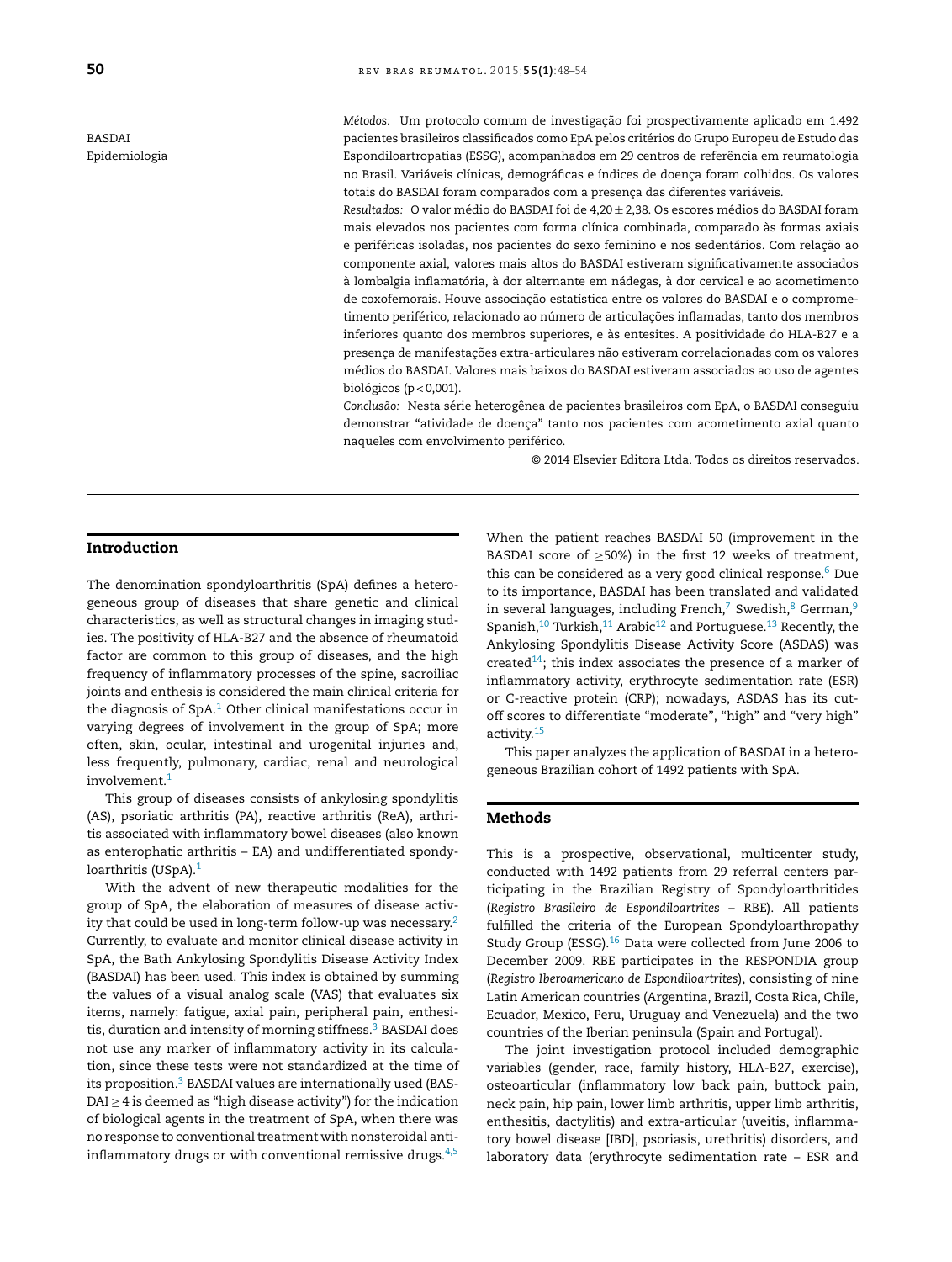C-reactive protein – CRP), as well as the treatment (nonsteroid anti-inflammatory drugs – NSAIDs, corticosteroids and conventional and biological remissive drugs).

For the diagnosis of AS, the New York criteria were used<sup>17</sup>; for psoriatic arthritis, the participants had to meet the criteria of Moll and Wright. $18$  The diagnosis of reactive arthritis was considered if asymmetric oligoarthritis of the lower limbs were present, with enthesopathy and/or inflammatory low back pain arousing after an enteric or urogenital infection,<sup>[19](#page-5-0)</sup> and spondyloarthritis/arthritis associated with inflammatory bowel disease, if the patient had an inflammatory axial disorder and/or peripheral joint involvement, associated with confirmed Crohn's disease or ulcerative colitis.

BASDAI is a tool for evaluation of disease activity that contains six questions[.3](#page-5-0) The responses were marked on a horizontal line measuring 10 cm (from 0 to 10 cm), where the patient evaluates how he feels in relation to each item in the last week, marking on the scale: if the patient is fine ("very well"), he/she marks zero cm, gradually increasing until "very poor", corresponding to a 10-cm mark. The six questions comprising BASDAI are as follows: (1) How would you describe the degree of fatigue or tiredness you have had?; (2) How would you describe the overall level of neck, back and hip pain related to your illness?; (3) How would you describe the overall level of pain and edema (swelling) in other joints, apart from neck, back and hip?; (4) How would you describe the overall level of discomfort you felt to the touch or compression in the painful regions of your body?; (5) How would you describe the intensity of morning stiffness you have had, from the time you wake up?; (6) How long does your morning stiffness take, from the time you wake up?

## *Statistical analysis*

The variable categories were compared using<sup>2</sup> and Fisher's exact tests, and continuous variables were compared using ANOVA. A value of *P* < 0.05 was considered significant; and 0.05 > *P* > 0.10 was considered as a statistical trend.

## **Results**

The mean score of total BASDAI was  $4.20 \pm 2.38$ . Among the six items that make up the final value of BASDAI, the item 2 (related to axial pain;  $5.05 \pm 3.20$ ) had the highest mean, and the item 3 (related to peripheral component;  $3.28 \pm 3.18$ ) was that with the lowest value. The mean values of BASDAI to all the questions that make up the index are described in Table 1.

| Table 1 - Results of BASDAI per item. |      |                       |  |  |
|---------------------------------------|------|-----------------------|--|--|
| <b>BASDAI</b>                         | Mean | Standard<br>deviation |  |  |
| Total                                 | 4.20 | 2.38                  |  |  |
| Question 1                            | 4.21 | 2.99                  |  |  |
| Question 2                            | 5.05 | 3.20                  |  |  |
| Question 3                            | 3.28 | 3.18                  |  |  |
| Question 4                            | 4.28 | 3.34                  |  |  |
| Question 5                            | 4.59 | 3.29                  |  |  |
| Question 6                            | 3.85 | 3.36                  |  |  |

| Table 2 - Results of BASDAI according to specific SpA. |      |       |           |       |
|--------------------------------------------------------|------|-------|-----------|-------|
|                                                        | $\%$ | Mean  | <b>SD</b> | P     |
| Primary AS                                             | 67.6 | 4.21  | 2.36      |       |
| Psoriatic AS                                           | 4.6  | 4.38  | 2.32      |       |
| Enteropathic AS                                        | 2.6  | 4 7 0 | 2.41      |       |
| Psoriatic Arthritis                                    | 14.2 | 4.13  | 2.47      | 0.305 |
| <b>USpA</b>                                            | 6.8  | 4.35  | 2.28      |       |
| Reactive Arthritis                                     | 3.4  | 4.12  | 2.57      |       |
| Enteropathic Arthritis                                 | 0.8  | 4.37  | 3.05      |       |

There was no significant difference between the mean values of BASDAI and any specific disease within the SpA group. The mean values of BASDAI for each disease within the group are shown in Table 2. As to the clinical presentation, the mean values of BASDAI were significantly higher in enthesitic  $(4.96 \pm 2.22)$  and combined (axial and peripheral;  $4.50 \pm 2.38$ ) forms, compared to pure forms, both axial  $(3.78 \pm 2.28)$  and peripheral (3.87  $\pm$  2.23) (Table 3).

With regard to demographic variables, BASDAI was significantly higher in females (*P* < 0.001) and in those patients who did not exercise regularly (*P* < 0.001). Ethnicity, HLA-B27 and family history of SpA did not influence the results of BASDAI (Table 4).

Numerous clinical variables influenced BASDAI scores. Inflammatory low back pain (*P* = 0.039), buttock pain (*P* < 0.001), neck pain (*P* < 0.001), hip pain (*P* < 0.001), arthritis of lower (*P* = 0.004) and upper (*P* = 0.025) limbs, and enthesitis (*P* = 0.040) were significantly associated with higher mean values of BAS-DAI. Extra-articular manifestations such as uveitis, psoriasis,

| Table 3 - Results of BASDAI according to clinical form. |              |             |             |         |
|---------------------------------------------------------|--------------|-------------|-------------|---------|
|                                                         | $\%$         | Mean        | <b>SD</b>   |         |
| Mixed<br>Axial                                          | 48.5<br>34.5 | 4.50<br>378 | 2.38<br>228 | < 0.001 |
| Peripheral                                              | 11.0         | 3.87        | 2.23        |         |
| Enthesitic                                              | 6.0          | 4 9 6       | 222         |         |

|       | Table 4 - Results of BASDAI according to epidemiological |
|-------|----------------------------------------------------------|
| data. |                                                          |

|                | %    | Mean | <b>SD</b> | P       |
|----------------|------|------|-----------|---------|
| Gender         |      |      |           |         |
| Male           | 72.3 | 3.97 | 2.95      | < 0.001 |
| Female         | 27.7 | 4.84 | 3.05      |         |
| Race           |      |      |           |         |
| White          | 67.4 | 4.03 | 2.38      | 0.057   |
| Non-white      | 32.6 | 4.30 | 2.40      |         |
| Exercise       |      |      |           |         |
| Yes            | 40.8 | 3.89 | 2.35      | < 0.001 |
| No             | 59.2 | 4.42 | 2.38      |         |
| Family history |      |      |           |         |
| Yes            | 18.0 | 4.32 | 2.49      | 0.413   |
| No             | 82.0 | 4.18 | 2.36      |         |
| HLA-B27        |      |      |           |         |
| Positive       | 69.0 | 4.16 | 2.33      | 0.391   |
| Negative       | 31.0 | 4.33 |           | 2.50    |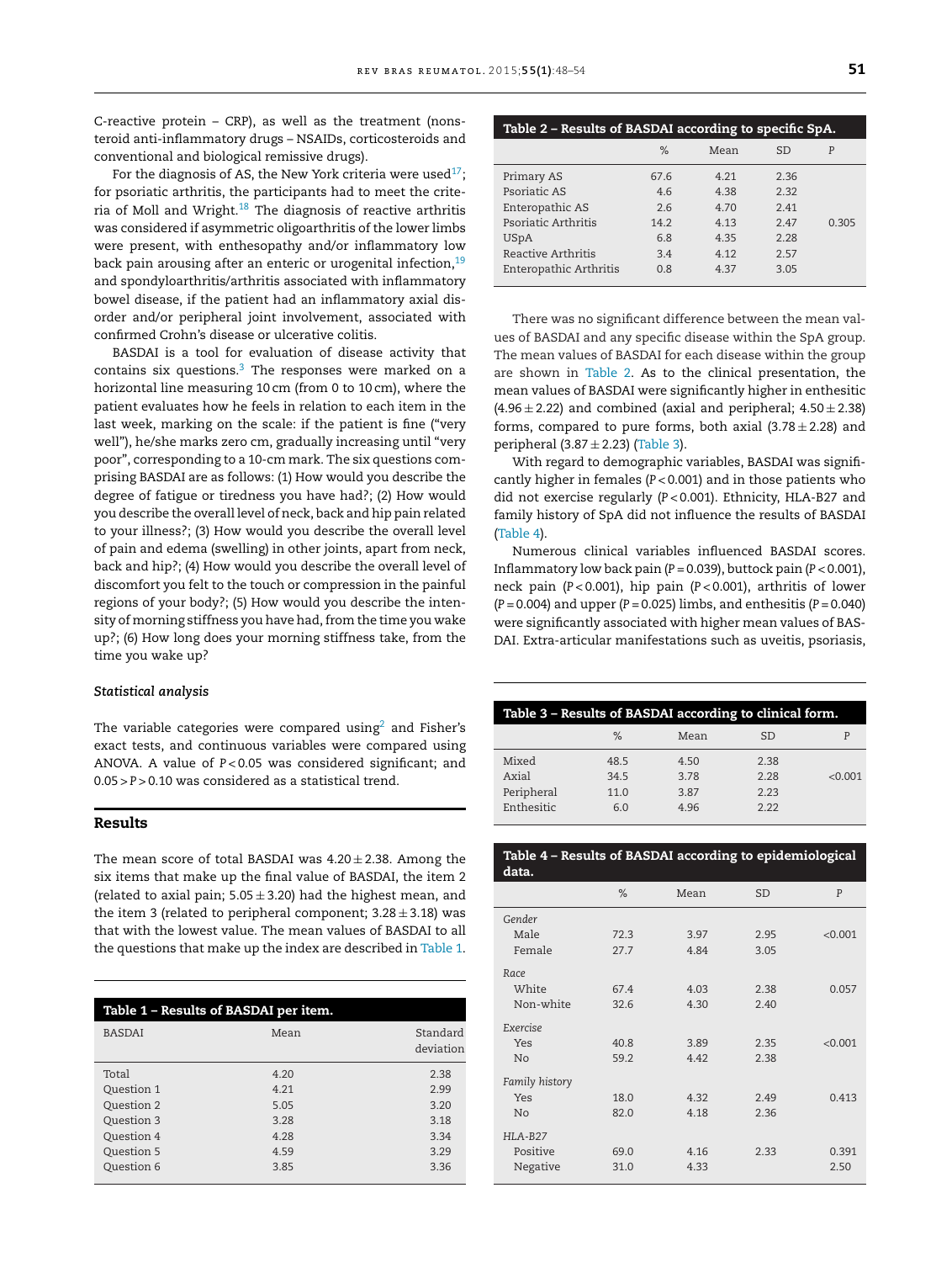| Table 5 – Results of BASDAI according to clinical data. |      |      |           |         |
|---------------------------------------------------------|------|------|-----------|---------|
|                                                         | $\%$ | Mean | <b>SD</b> | P       |
| Inflammatory low back pain                              |      |      |           | 0.049   |
| Yes                                                     | 67.6 | 4.29 | 2.31      |         |
| No.                                                     | 32.4 | 4.02 | 2.53      |         |
| Buttock pain                                            |      |      |           | < 0.001 |
| Yes                                                     | 33.1 | 4.59 | 2.39      |         |
| N <sub>o</sub>                                          | 66.9 | 4.01 | 2.36      |         |
| Neck pain                                               |      |      |           | < 0.001 |
| Yes                                                     | 30.8 | 4.64 | 2.32      |         |
| No                                                      | 69.2 | 4.01 | 2.39      |         |
| Hip pain                                                |      |      |           | < 0.001 |
| Yes                                                     | 25.1 | 4.63 | 2.35      |         |
| N <sub>o</sub>                                          | 74.9 | 4.06 | 2.38      |         |
| Arthritis, lower limb                                   |      |      |           | 0.004   |
| Yes                                                     | 48.9 | 4.38 | 2.35      |         |
| N <sub>o</sub>                                          | 51.1 | 4.03 | 2.30      |         |
| Arthritis, upper limb                                   |      |      |           |         |
| Yes                                                     | 22.1 | 4.46 | 2.40      | 0.025   |
| No                                                      | 77.9 | 4.13 |           | 2.37    |
| Enthesitis                                              |      |      |           | 0.040   |
| Yes                                                     | 27.1 | 4.41 | 2.41      |         |
| N <sub>o</sub>                                          | 72.9 | 4.13 | 2.37      |         |
| Dactylitis                                              |      |      |           | 0.423   |
| Yes                                                     | 9.1  | 4.04 | 2.48      |         |
| N <sub>o</sub>                                          | 90.9 | 4.22 | 2.37      |         |
| Uveitis                                                 |      |      |           | 0.926   |
| Yes                                                     | 19.1 | 4.22 | 2.53      |         |
| No.                                                     | 80.9 | 4.20 | 2.35      |         |
| Skin psoriasis                                          |      |      |           | 0.849   |
| Yes                                                     | 17.8 | 4.23 | 2.42      |         |
| No.                                                     | 82.2 | 4.20 | 2.38      |         |
| Inflammatory bowel disease                              |      |      |           | 0.106   |
| Yes                                                     | 4.7  | 4.67 | 2.46      |         |
| N <sub>o</sub>                                          | 95.3 | 4.18 | 2.38      |         |
| Urethritis                                              |      |      |           |         |
| Yes                                                     | 4.4  | 4.51 | 2.57      | 0.326   |
| No                                                      | 95.6 | 4.19 | 2.37      |         |

inflammatory bowel disease and urethritis did not influence BASDAI scores (Table 5).

With regard to treatment, only the use of anti-TNF biological agents was significantly associated with lower scores of BASDAI (*P* < 0.001), while the use of NSAIDs, corticosteroids, methotrexate and sulfasalazine did not influence the values of BASDAI (Table 6).

# **Discussion**

This study aimed to evaluate the activity of SpA using BAS-DAI as a clinical activity index; this is a tool traditionally used in patients with SpA. The results showed that BASDAI could demonstrate "disease activity", both in patients with an axial component as in those with peripheral involvement, even in patients with SpA but with no diagnosis of AS. In view of the fact that BASDAI evaluate "axial" (question 2) and "peripheral" (questions 3 and 4) components, an important finding in this study was represented by the highest mean scores in patients who had an involvement described as "combined" (where the "axial" and "peripheral" components are observed in the same patient) – a common characteristic of Brazilian patients.<sup>20</sup> Similarly, an European multicenter

| Table 6 - Results of BASDAI according to treatment. |      |      |           |              |
|-----------------------------------------------------|------|------|-----------|--------------|
|                                                     | %    | Mean | <b>SD</b> | $\mathbf{P}$ |
| <b>NSAID</b>                                        |      |      |           | 0.888        |
| Yes                                                 | 67.6 | 4.21 | 2.35      |              |
| No                                                  | 32.4 | 4.19 | 2.45      |              |
| NSAID on-demand                                     |      |      |           | 0.713        |
| Yes                                                 | 24.9 | 4.16 | 2.40      |              |
| No                                                  | 75.1 | 4.22 | 2.38      |              |
| Corticosteroid                                      |      |      |           | 0.297        |
| Yes                                                 | 35.3 | 4.29 | 2.37      |              |
| No                                                  | 64.7 | 4.16 | 2.39      |              |
| Methotrexate                                        |      |      |           | 0.866        |
| Yes                                                 | 51.7 | 4.21 | 2.32      |              |
| No                                                  | 48.3 | 4.19 | 2.45      |              |
| Sulfasalazine                                       |      |      |           | 0.934        |
| Yes                                                 | 44.7 | 4.21 | 2.44      |              |
| No                                                  | 55.3 | 4.19 | 2.34      |              |
| Biologicals                                         |      |      |           | < 0.001      |
| Yes                                                 | 20.4 | 3.73 | 2.47      |              |
| No                                                  | 79.6 | 4.32 | 2.35      |              |
| Infliximab                                          |      |      |           | < 0.001      |
| Yes                                                 | 15.3 | 3.58 | 2.50      |              |
| N <sub>o</sub>                                      | 84.7 | 4.32 | 2.35      |              |
| Etanercept                                          |      |      |           | 0.104        |
| Yes                                                 | 2.8  | 4.78 | 2.30      |              |
| N <sub>o</sub>                                      | 97.2 | 4.19 | 2.38      |              |
| Adalimumab                                          |      |      |           |              |
| Yes                                                 | 2.3  | 3.70 | 2.06      | 0.164        |
| No                                                  | 97.7 | 4.22 | 2.39      |              |

study evaluating 214 patients with SpA found higher values of BASDAI in those participants with a peripheral component  $(4.4 \pm 2.3)$  compared to patients with an isolated axial component  $(3.1 \pm 1.9)$   $(P < 0.001)$ .<sup>21</sup> Also important was the fact that the mean values of BASDAI were significantly elevated, both in presence of axial (inflammatory low back pain, buttock pain, neck pain and hip pain) and peripheral (lower and upper joints) clinical variables, in addition to enthesitis.

In the spectrum of SpA, psoriatic arthritis is that disease where the peripheral component is most striking. Our study showed that BASDAI can also be effective in the evaluation of patients with PA, as shown in recent studies, $22,23$  even when compared to ASDAS.<sup>[24](#page-5-0)</sup>

With the proposition of ASDAS as a valid method of assessing disease activity in cases of  $AS<sub>14,15</sub>$  $AS<sub>14,15</sub>$  $AS<sub>14,15</sub>$  it will be important to apply this tool to patients with SpA in the second phase of RBE, to compare its effectiveness versus BASDAI. There is no established consensus about what is the best method for assessment of disease activity in patients with AS (if ASDAS is better than BASDAI). Meanwhile, BASDAI has been shown as an efficient index in the therapeutic follow-up of patients with AS.[6,25,26](#page-5-0) The combination of BASDAI with the functional index BASFI (Bath Ankylosing Spondylitis Disease Activity Index $)^{27}$  made it possible to obtain important characteristics of patients in the Brazilian Registry of Spondyloarthritides.<sup>[28](#page-6-0)</sup>

Although representing only 27.7% of the patients, women had higher mean BASDAI scores, when compared to men. These results certainly may vary with the population evaluated.[29](#page-6-0)

Regarding the skin color of the patients, there was no significant difference, as previously described, $30$  and no significant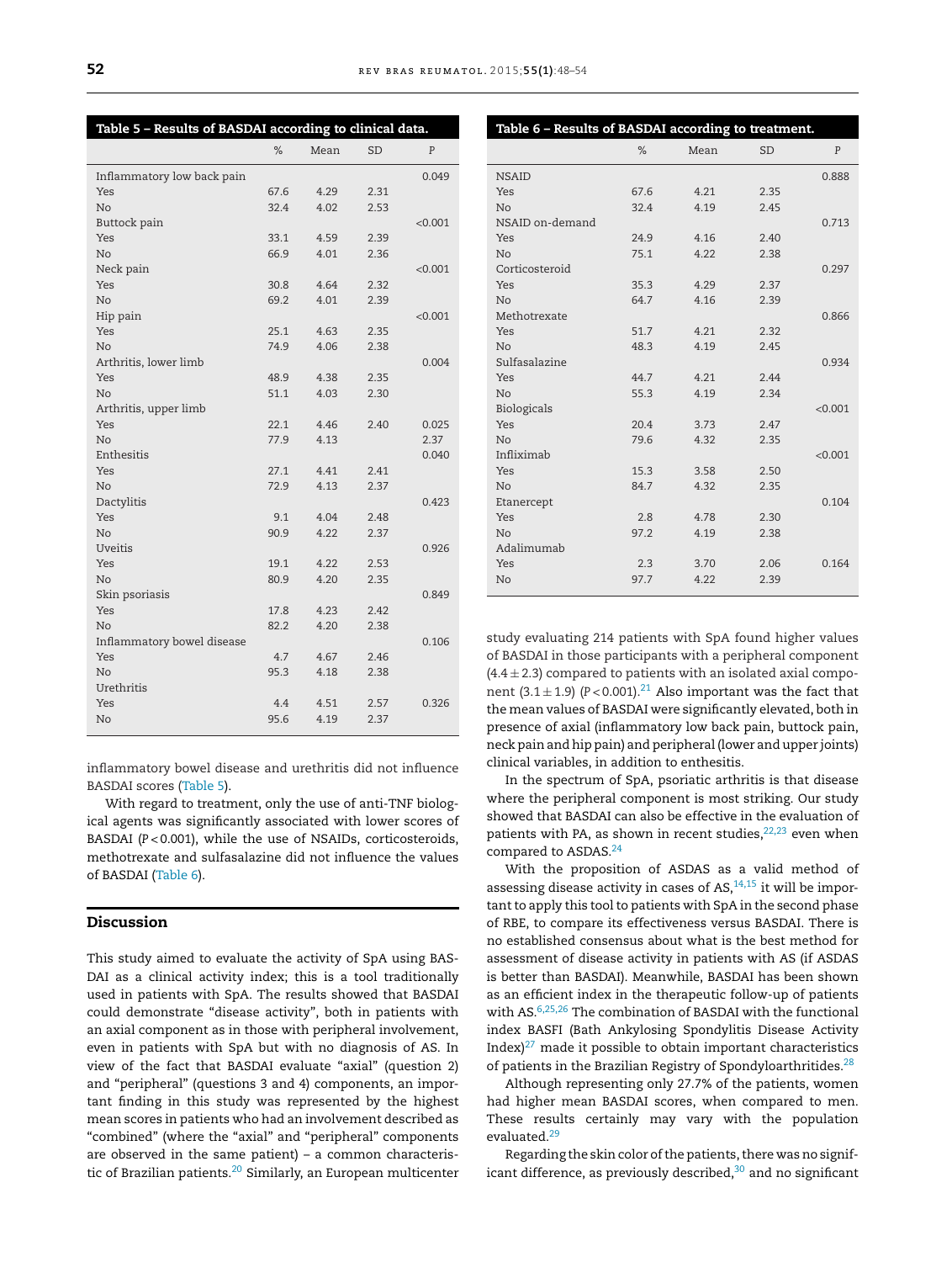<span id="page-5-0"></span>difference in BASDAI scores in relation to HLA-B27, family history and extra-articular manifestations was found.

In short, BASDAI showed to be an efficient method of assessing disease activity in a heterogeneous population of Brazilian patients with SpA.

# **Conflicts of interest**

The electronic version of the Brazilian Registry of Spondyloarthritides is supported by a grant from Wyeth/Pfizer Brazil, which has no influence on the capture and analysis of data, as well as in the writing and publication of articles. Dr. Percival Sampaio-Barros received a research grant from Federico Foundation.

### r e f e r enc e s

- 1. [Sieper](http://refhub.elsevier.com/S2255-5021(14)00183-7/sbref0005) [J,](http://refhub.elsevier.com/S2255-5021(14)00183-7/sbref0005) [Rudwaleit](http://refhub.elsevier.com/S2255-5021(14)00183-7/sbref0005) [M,](http://refhub.elsevier.com/S2255-5021(14)00183-7/sbref0005) [Baraliakos](http://refhub.elsevier.com/S2255-5021(14)00183-7/sbref0005) [X,](http://refhub.elsevier.com/S2255-5021(14)00183-7/sbref0005) [Brandt](http://refhub.elsevier.com/S2255-5021(14)00183-7/sbref0005) [J,](http://refhub.elsevier.com/S2255-5021(14)00183-7/sbref0005) [Braun](http://refhub.elsevier.com/S2255-5021(14)00183-7/sbref0005) [J,](http://refhub.elsevier.com/S2255-5021(14)00183-7/sbref0005) [Burgos-Vargas](http://refhub.elsevier.com/S2255-5021(14)00183-7/sbref0005) [R,](http://refhub.elsevier.com/S2255-5021(14)00183-7/sbref0005) [et](http://refhub.elsevier.com/S2255-5021(14)00183-7/sbref0005) [al.](http://refhub.elsevier.com/S2255-5021(14)00183-7/sbref0005) [The](http://refhub.elsevier.com/S2255-5021(14)00183-7/sbref0005) [Assessment](http://refhub.elsevier.com/S2255-5021(14)00183-7/sbref0005) [of](http://refhub.elsevier.com/S2255-5021(14)00183-7/sbref0005) [Spondyloarthritis](http://refhub.elsevier.com/S2255-5021(14)00183-7/sbref0005) [International](http://refhub.elsevier.com/S2255-5021(14)00183-7/sbref0005) [Society](http://refhub.elsevier.com/S2255-5021(14)00183-7/sbref0005) [\(Asas\)](http://refhub.elsevier.com/S2255-5021(14)00183-7/sbref0005) [handbook:](http://refhub.elsevier.com/S2255-5021(14)00183-7/sbref0005) [a](http://refhub.elsevier.com/S2255-5021(14)00183-7/sbref0005) [guide](http://refhub.elsevier.com/S2255-5021(14)00183-7/sbref0005) [to](http://refhub.elsevier.com/S2255-5021(14)00183-7/sbref0005) [assess](http://refhub.elsevier.com/S2255-5021(14)00183-7/sbref0005) [spondyloarthritis.](http://refhub.elsevier.com/S2255-5021(14)00183-7/sbref0005) [Ann](http://refhub.elsevier.com/S2255-5021(14)00183-7/sbref0005) [Rheum](http://refhub.elsevier.com/S2255-5021(14)00183-7/sbref0005) [Dis.](http://refhub.elsevier.com/S2255-5021(14)00183-7/sbref0005) [2009;68](http://refhub.elsevier.com/S2255-5021(14)00183-7/sbref0005) [Suppl.](http://refhub.elsevier.com/S2255-5021(14)00183-7/sbref0005) [II:ii1](http://refhub.elsevier.com/S2255-5021(14)00183-7/sbref0005)–[44.](http://refhub.elsevier.com/S2255-5021(14)00183-7/sbref0005)
- 2. [Van](http://refhub.elsevier.com/S2255-5021(14)00183-7/sbref0010) [der](http://refhub.elsevier.com/S2255-5021(14)00183-7/sbref0010) [Heijde](http://refhub.elsevier.com/S2255-5021(14)00183-7/sbref0010) [D,](http://refhub.elsevier.com/S2255-5021(14)00183-7/sbref0010) [Landewé](http://refhub.elsevier.com/S2255-5021(14)00183-7/sbref0010) [R.](http://refhub.elsevier.com/S2255-5021(14)00183-7/sbref0010) [Assessment](http://refhub.elsevier.com/S2255-5021(14)00183-7/sbref0010) [of](http://refhub.elsevier.com/S2255-5021(14)00183-7/sbref0010) [disease](http://refhub.elsevier.com/S2255-5021(14)00183-7/sbref0010) [activity,](http://refhub.elsevier.com/S2255-5021(14)00183-7/sbref0010) [function](http://refhub.elsevier.com/S2255-5021(14)00183-7/sbref0010) [and](http://refhub.elsevier.com/S2255-5021(14)00183-7/sbref0010) [quality](http://refhub.elsevier.com/S2255-5021(14)00183-7/sbref0010) [of](http://refhub.elsevier.com/S2255-5021(14)00183-7/sbref0010) [life.](http://refhub.elsevier.com/S2255-5021(14)00183-7/sbref0010) [In:](http://refhub.elsevier.com/S2255-5021(14)00183-7/sbref0010) [Weisman](http://refhub.elsevier.com/S2255-5021(14)00183-7/sbref0010) [MH,](http://refhub.elsevier.com/S2255-5021(14)00183-7/sbref0010) [Reveille](http://refhub.elsevier.com/S2255-5021(14)00183-7/sbref0010) [JD,](http://refhub.elsevier.com/S2255-5021(14)00183-7/sbref0010) [Van](http://refhub.elsevier.com/S2255-5021(14)00183-7/sbref0010) [der](http://refhub.elsevier.com/S2255-5021(14)00183-7/sbref0010) [Heijde](http://refhub.elsevier.com/S2255-5021(14)00183-7/sbref0010) [D,](http://refhub.elsevier.com/S2255-5021(14)00183-7/sbref0010) [editors.](http://refhub.elsevier.com/S2255-5021(14)00183-7/sbref0010) [Ankylosing](http://refhub.elsevier.com/S2255-5021(14)00183-7/sbref0010) [spondylitis](http://refhub.elsevier.com/S2255-5021(14)00183-7/sbref0010) [and](http://refhub.elsevier.com/S2255-5021(14)00183-7/sbref0010) [the](http://refhub.elsevier.com/S2255-5021(14)00183-7/sbref0010) [spondyloarthropathies.](http://refhub.elsevier.com/S2255-5021(14)00183-7/sbref0010) [Mosby](http://refhub.elsevier.com/S2255-5021(14)00183-7/sbref0010) [Elsevier,](http://refhub.elsevier.com/S2255-5021(14)00183-7/sbref0010) [Filadélfia,](http://refhub.elsevier.com/S2255-5021(14)00183-7/sbref0010) 1ª. [ed.;](http://refhub.elsevier.com/S2255-5021(14)00183-7/sbref0010) [2006.](http://refhub.elsevier.com/S2255-5021(14)00183-7/sbref0010) [p.](http://refhub.elsevier.com/S2255-5021(14)00183-7/sbref0010) [206](http://refhub.elsevier.com/S2255-5021(14)00183-7/sbref0010)–[13.](http://refhub.elsevier.com/S2255-5021(14)00183-7/sbref0010)
- 3. [Garrett](http://refhub.elsevier.com/S2255-5021(14)00183-7/sbref0015) [S,](http://refhub.elsevier.com/S2255-5021(14)00183-7/sbref0015) [Jenkinson](http://refhub.elsevier.com/S2255-5021(14)00183-7/sbref0015) [T,](http://refhub.elsevier.com/S2255-5021(14)00183-7/sbref0015) [Kennedy](http://refhub.elsevier.com/S2255-5021(14)00183-7/sbref0015) [LG,](http://refhub.elsevier.com/S2255-5021(14)00183-7/sbref0015) [Whitelock](http://refhub.elsevier.com/S2255-5021(14)00183-7/sbref0015) [H,](http://refhub.elsevier.com/S2255-5021(14)00183-7/sbref0015) [Gaisford](http://refhub.elsevier.com/S2255-5021(14)00183-7/sbref0015) [P,](http://refhub.elsevier.com/S2255-5021(14)00183-7/sbref0015) [Calin](http://refhub.elsevier.com/S2255-5021(14)00183-7/sbref0015) [A.](http://refhub.elsevier.com/S2255-5021(14)00183-7/sbref0015) [A](http://refhub.elsevier.com/S2255-5021(14)00183-7/sbref0015) [new](http://refhub.elsevier.com/S2255-5021(14)00183-7/sbref0015) [approach](http://refhub.elsevier.com/S2255-5021(14)00183-7/sbref0015) [to](http://refhub.elsevier.com/S2255-5021(14)00183-7/sbref0015) [defining](http://refhub.elsevier.com/S2255-5021(14)00183-7/sbref0015) [disease](http://refhub.elsevier.com/S2255-5021(14)00183-7/sbref0015) [status](http://refhub.elsevier.com/S2255-5021(14)00183-7/sbref0015) [in](http://refhub.elsevier.com/S2255-5021(14)00183-7/sbref0015) [ankylosing](http://refhub.elsevier.com/S2255-5021(14)00183-7/sbref0015) [spondylitis:](http://refhub.elsevier.com/S2255-5021(14)00183-7/sbref0015) [the](http://refhub.elsevier.com/S2255-5021(14)00183-7/sbref0015) [Bath](http://refhub.elsevier.com/S2255-5021(14)00183-7/sbref0015) [Ankylosing](http://refhub.elsevier.com/S2255-5021(14)00183-7/sbref0015) [Spondylitis](http://refhub.elsevier.com/S2255-5021(14)00183-7/sbref0015) [Disease](http://refhub.elsevier.com/S2255-5021(14)00183-7/sbref0015) [Activity](http://refhub.elsevier.com/S2255-5021(14)00183-7/sbref0015) [Index.](http://refhub.elsevier.com/S2255-5021(14)00183-7/sbref0015) [J](http://refhub.elsevier.com/S2255-5021(14)00183-7/sbref0015) [Rheumatol.](http://refhub.elsevier.com/S2255-5021(14)00183-7/sbref0015) [1994;21:2286–91.](http://refhub.elsevier.com/S2255-5021(14)00183-7/sbref0015)
- 4. [Van](http://refhub.elsevier.com/S2255-5021(14)00183-7/sbref0020) [der](http://refhub.elsevier.com/S2255-5021(14)00183-7/sbref0020) [Heijde](http://refhub.elsevier.com/S2255-5021(14)00183-7/sbref0020) [D,](http://refhub.elsevier.com/S2255-5021(14)00183-7/sbref0020) [Sieper](http://refhub.elsevier.com/S2255-5021(14)00183-7/sbref0020) [J,](http://refhub.elsevier.com/S2255-5021(14)00183-7/sbref0020) [Maksymowych](http://refhub.elsevier.com/S2255-5021(14)00183-7/sbref0020) [W,](http://refhub.elsevier.com/S2255-5021(14)00183-7/sbref0020) [Dougados](http://refhub.elsevier.com/S2255-5021(14)00183-7/sbref0020) [M,](http://refhub.elsevier.com/S2255-5021(14)00183-7/sbref0020) [Burgos-Vargas](http://refhub.elsevier.com/S2255-5021(14)00183-7/sbref0020) [R,](http://refhub.elsevier.com/S2255-5021(14)00183-7/sbref0020) [Landewé](http://refhub.elsevier.com/S2255-5021(14)00183-7/sbref0020) [R,](http://refhub.elsevier.com/S2255-5021(14)00183-7/sbref0020) [et](http://refhub.elsevier.com/S2255-5021(14)00183-7/sbref0020) [al.](http://refhub.elsevier.com/S2255-5021(14)00183-7/sbref0020) [2010](http://refhub.elsevier.com/S2255-5021(14)00183-7/sbref0020) [update](http://refhub.elsevier.com/S2255-5021(14)00183-7/sbref0020) [of](http://refhub.elsevier.com/S2255-5021(14)00183-7/sbref0020) [the](http://refhub.elsevier.com/S2255-5021(14)00183-7/sbref0020) [international](http://refhub.elsevier.com/S2255-5021(14)00183-7/sbref0020) [Asas](http://refhub.elsevier.com/S2255-5021(14)00183-7/sbref0020) [recommendations](http://refhub.elsevier.com/S2255-5021(14)00183-7/sbref0020) [for](http://refhub.elsevier.com/S2255-5021(14)00183-7/sbref0020) [the](http://refhub.elsevier.com/S2255-5021(14)00183-7/sbref0020) [use](http://refhub.elsevier.com/S2255-5021(14)00183-7/sbref0020) [of](http://refhub.elsevier.com/S2255-5021(14)00183-7/sbref0020) [anti-TNF](http://refhub.elsevier.com/S2255-5021(14)00183-7/sbref0020) [agents](http://refhub.elsevier.com/S2255-5021(14)00183-7/sbref0020) [in](http://refhub.elsevier.com/S2255-5021(14)00183-7/sbref0020) [patients](http://refhub.elsevier.com/S2255-5021(14)00183-7/sbref0020) [with](http://refhub.elsevier.com/S2255-5021(14)00183-7/sbref0020) [axial](http://refhub.elsevier.com/S2255-5021(14)00183-7/sbref0020) [spondyloarthritis.](http://refhub.elsevier.com/S2255-5021(14)00183-7/sbref0020) [Ann](http://refhub.elsevier.com/S2255-5021(14)00183-7/sbref0020) [Rheum](http://refhub.elsevier.com/S2255-5021(14)00183-7/sbref0020) [Dis.](http://refhub.elsevier.com/S2255-5021(14)00183-7/sbref0020) [2011;70:905–8.](http://refhub.elsevier.com/S2255-5021(14)00183-7/sbref0020)
- 5. [Sampaio-Barros](http://refhub.elsevier.com/S2255-5021(14)00183-7/sbref0025) [PD,](http://refhub.elsevier.com/S2255-5021(14)00183-7/sbref0025) [Pinheiro](http://refhub.elsevier.com/S2255-5021(14)00183-7/sbref0025) [MM,](http://refhub.elsevier.com/S2255-5021(14)00183-7/sbref0025) [Ximenes](http://refhub.elsevier.com/S2255-5021(14)00183-7/sbref0025) [AC,](http://refhub.elsevier.com/S2255-5021(14)00183-7/sbref0025) [Meirelles](http://refhub.elsevier.com/S2255-5021(14)00183-7/sbref0025) [ES,](http://refhub.elsevier.com/S2255-5021(14)00183-7/sbref0025) [Keiserman](http://refhub.elsevier.com/S2255-5021(14)00183-7/sbref0025) [M,](http://refhub.elsevier.com/S2255-5021(14)00183-7/sbref0025) [Azevedo](http://refhub.elsevier.com/S2255-5021(14)00183-7/sbref0025) [VF,](http://refhub.elsevier.com/S2255-5021(14)00183-7/sbref0025) [et](http://refhub.elsevier.com/S2255-5021(14)00183-7/sbref0025) [al.](http://refhub.elsevier.com/S2255-5021(14)00183-7/sbref0025) Recomendações [sobre](http://refhub.elsevier.com/S2255-5021(14)00183-7/sbref0025) [diagnóstico](http://refhub.elsevier.com/S2255-5021(14)00183-7/sbref0025) [e](http://refhub.elsevier.com/S2255-5021(14)00183-7/sbref0025) [tratamento](http://refhub.elsevier.com/S2255-5021(14)00183-7/sbref0025) [da](http://refhub.elsevier.com/S2255-5021(14)00183-7/sbref0025) [espondilite](http://refhub.elsevier.com/S2255-5021(14)00183-7/sbref0025) [anquilosante.](http://refhub.elsevier.com/S2255-5021(14)00183-7/sbref0025) [Rev](http://refhub.elsevier.com/S2255-5021(14)00183-7/sbref0025) [Bras](http://refhub.elsevier.com/S2255-5021(14)00183-7/sbref0025) [Reumatol.](http://refhub.elsevier.com/S2255-5021(14)00183-7/sbref0025) [2013;53:242–57.](http://refhub.elsevier.com/S2255-5021(14)00183-7/sbref0025)
- 6. [Rudwaleit](http://refhub.elsevier.com/S2255-5021(14)00183-7/sbref0030) [M,](http://refhub.elsevier.com/S2255-5021(14)00183-7/sbref0030) [Listing](http://refhub.elsevier.com/S2255-5021(14)00183-7/sbref0030) [J,](http://refhub.elsevier.com/S2255-5021(14)00183-7/sbref0030) [Brandt](http://refhub.elsevier.com/S2255-5021(14)00183-7/sbref0030) [J,](http://refhub.elsevier.com/S2255-5021(14)00183-7/sbref0030) [Braun](http://refhub.elsevier.com/S2255-5021(14)00183-7/sbref0030) [J,](http://refhub.elsevier.com/S2255-5021(14)00183-7/sbref0030) [Sieper](http://refhub.elsevier.com/S2255-5021(14)00183-7/sbref0030) [J.](http://refhub.elsevier.com/S2255-5021(14)00183-7/sbref0030) [Prediction](http://refhub.elsevier.com/S2255-5021(14)00183-7/sbref0030) [of](http://refhub.elsevier.com/S2255-5021(14)00183-7/sbref0030) [a](http://refhub.elsevier.com/S2255-5021(14)00183-7/sbref0030) [major](http://refhub.elsevier.com/S2255-5021(14)00183-7/sbref0030) [clinical](http://refhub.elsevier.com/S2255-5021(14)00183-7/sbref0030) [response](http://refhub.elsevier.com/S2255-5021(14)00183-7/sbref0030) [\(Basdai](http://refhub.elsevier.com/S2255-5021(14)00183-7/sbref0030) [50\)](http://refhub.elsevier.com/S2255-5021(14)00183-7/sbref0030) [to](http://refhub.elsevier.com/S2255-5021(14)00183-7/sbref0030) [tumour](http://refhub.elsevier.com/S2255-5021(14)00183-7/sbref0030) [necrosis](http://refhub.elsevier.com/S2255-5021(14)00183-7/sbref0030) [factor](http://refhub.elsevier.com/S2255-5021(14)00183-7/sbref0030) [alpha](http://refhub.elsevier.com/S2255-5021(14)00183-7/sbref0030) [blockers](http://refhub.elsevier.com/S2255-5021(14)00183-7/sbref0030) [in](http://refhub.elsevier.com/S2255-5021(14)00183-7/sbref0030) [ankylosing](http://refhub.elsevier.com/S2255-5021(14)00183-7/sbref0030) [spondylitis.](http://refhub.elsevier.com/S2255-5021(14)00183-7/sbref0030) [Ann](http://refhub.elsevier.com/S2255-5021(14)00183-7/sbref0030) [Rheum](http://refhub.elsevier.com/S2255-5021(14)00183-7/sbref0030) [Dis.](http://refhub.elsevier.com/S2255-5021(14)00183-7/sbref0030) [2004;63:665–70.](http://refhub.elsevier.com/S2255-5021(14)00183-7/sbref0030)
- 7. [Claudepierre](http://refhub.elsevier.com/S2255-5021(14)00183-7/sbref0035) [P,](http://refhub.elsevier.com/S2255-5021(14)00183-7/sbref0035) [Sibilia](http://refhub.elsevier.com/S2255-5021(14)00183-7/sbref0035) [J,](http://refhub.elsevier.com/S2255-5021(14)00183-7/sbref0035) [Goupille](http://refhub.elsevier.com/S2255-5021(14)00183-7/sbref0035) [P,](http://refhub.elsevier.com/S2255-5021(14)00183-7/sbref0035) [Flipo](http://refhub.elsevier.com/S2255-5021(14)00183-7/sbref0035) [RM,](http://refhub.elsevier.com/S2255-5021(14)00183-7/sbref0035) [Wendling](http://refhub.elsevier.com/S2255-5021(14)00183-7/sbref0035) [D,](http://refhub.elsevier.com/S2255-5021(14)00183-7/sbref0035) [Eulry](http://refhub.elsevier.com/S2255-5021(14)00183-7/sbref0035) [F,](http://refhub.elsevier.com/S2255-5021(14)00183-7/sbref0035) [et](http://refhub.elsevier.com/S2255-5021(14)00183-7/sbref0035) [al.](http://refhub.elsevier.com/S2255-5021(14)00183-7/sbref0035) [Evaluation](http://refhub.elsevier.com/S2255-5021(14)00183-7/sbref0035) [of](http://refhub.elsevier.com/S2255-5021(14)00183-7/sbref0035) [a](http://refhub.elsevier.com/S2255-5021(14)00183-7/sbref0035) [French](http://refhub.elsevier.com/S2255-5021(14)00183-7/sbref0035) [version](http://refhub.elsevier.com/S2255-5021(14)00183-7/sbref0035) [of](http://refhub.elsevier.com/S2255-5021(14)00183-7/sbref0035) [the](http://refhub.elsevier.com/S2255-5021(14)00183-7/sbref0035) [Bath](http://refhub.elsevier.com/S2255-5021(14)00183-7/sbref0035) [Ankylosing](http://refhub.elsevier.com/S2255-5021(14)00183-7/sbref0035) [Spondylitis](http://refhub.elsevier.com/S2255-5021(14)00183-7/sbref0035) [Disease](http://refhub.elsevier.com/S2255-5021(14)00183-7/sbref0035) [Activity](http://refhub.elsevier.com/S2255-5021(14)00183-7/sbref0035) [Index](http://refhub.elsevier.com/S2255-5021(14)00183-7/sbref0035) [in](http://refhub.elsevier.com/S2255-5021(14)00183-7/sbref0035) [patients](http://refhub.elsevier.com/S2255-5021(14)00183-7/sbref0035) [with](http://refhub.elsevier.com/S2255-5021(14)00183-7/sbref0035) [spondyloarthropathy.](http://refhub.elsevier.com/S2255-5021(14)00183-7/sbref0035) [J](http://refhub.elsevier.com/S2255-5021(14)00183-7/sbref0035) [Rheumatol.](http://refhub.elsevier.com/S2255-5021(14)00183-7/sbref0035) [1997;24:1954–8.](http://refhub.elsevier.com/S2255-5021(14)00183-7/sbref0035)
- 8. [Waldner](http://refhub.elsevier.com/S2255-5021(14)00183-7/sbref0040) [A,](http://refhub.elsevier.com/S2255-5021(14)00183-7/sbref0040) [Cronstedt](http://refhub.elsevier.com/S2255-5021(14)00183-7/sbref0040) [H,](http://refhub.elsevier.com/S2255-5021(14)00183-7/sbref0040) [Stenstrom](http://refhub.elsevier.com/S2255-5021(14)00183-7/sbref0040) [CH.](http://refhub.elsevier.com/S2255-5021(14)00183-7/sbref0040) [The](http://refhub.elsevier.com/S2255-5021(14)00183-7/sbref0040) [Swedish](http://refhub.elsevier.com/S2255-5021(14)00183-7/sbref0040) [version](http://refhub.elsevier.com/S2255-5021(14)00183-7/sbref0040) [of](http://refhub.elsevier.com/S2255-5021(14)00183-7/sbref0040) [the](http://refhub.elsevier.com/S2255-5021(14)00183-7/sbref0040) [Bath](http://refhub.elsevier.com/S2255-5021(14)00183-7/sbref0040) [Ankylosing](http://refhub.elsevier.com/S2255-5021(14)00183-7/sbref0040) [Spondylitis](http://refhub.elsevier.com/S2255-5021(14)00183-7/sbref0040) [Disease](http://refhub.elsevier.com/S2255-5021(14)00183-7/sbref0040) [Activity](http://refhub.elsevier.com/S2255-5021(14)00183-7/sbref0040) [Index.](http://refhub.elsevier.com/S2255-5021(14)00183-7/sbref0040) [Reliability](http://refhub.elsevier.com/S2255-5021(14)00183-7/sbref0040) [and](http://refhub.elsevier.com/S2255-5021(14)00183-7/sbref0040) [validity.](http://refhub.elsevier.com/S2255-5021(14)00183-7/sbref0040) [Scand](http://refhub.elsevier.com/S2255-5021(14)00183-7/sbref0040) [J](http://refhub.elsevier.com/S2255-5021(14)00183-7/sbref0040) [Rheumatol.](http://refhub.elsevier.com/S2255-5021(14)00183-7/sbref0040) [1999;111](http://refhub.elsevier.com/S2255-5021(14)00183-7/sbref0040) [Suppl:10](http://refhub.elsevier.com/S2255-5021(14)00183-7/sbref0040)–[6.](http://refhub.elsevier.com/S2255-5021(14)00183-7/sbref0040)
- 9. [Brandt](http://refhub.elsevier.com/S2255-5021(14)00183-7/sbref0045) [J,](http://refhub.elsevier.com/S2255-5021(14)00183-7/sbref0045) [Westhoff](http://refhub.elsevier.com/S2255-5021(14)00183-7/sbref0045) [G,](http://refhub.elsevier.com/S2255-5021(14)00183-7/sbref0045) [Rudwaleit](http://refhub.elsevier.com/S2255-5021(14)00183-7/sbref0045) [M,](http://refhub.elsevier.com/S2255-5021(14)00183-7/sbref0045) [Listing](http://refhub.elsevier.com/S2255-5021(14)00183-7/sbref0045) [J,](http://refhub.elsevier.com/S2255-5021(14)00183-7/sbref0045) [Zink](http://refhub.elsevier.com/S2255-5021(14)00183-7/sbref0045) [A,](http://refhub.elsevier.com/S2255-5021(14)00183-7/sbref0045) [Braun](http://refhub.elsevier.com/S2255-5021(14)00183-7/sbref0045) [J,](http://refhub.elsevier.com/S2255-5021(14)00183-7/sbref0045) [et](http://refhub.elsevier.com/S2255-5021(14)00183-7/sbref0045) [al.](http://refhub.elsevier.com/S2255-5021(14)00183-7/sbref0045) [Adaption](http://refhub.elsevier.com/S2255-5021(14)00183-7/sbref0045) [and](http://refhub.elsevier.com/S2255-5021(14)00183-7/sbref0045) [validation](http://refhub.elsevier.com/S2255-5021(14)00183-7/sbref0045) [of](http://refhub.elsevier.com/S2255-5021(14)00183-7/sbref0045) [the](http://refhub.elsevier.com/S2255-5021(14)00183-7/sbref0045) [Bath](http://refhub.elsevier.com/S2255-5021(14)00183-7/sbref0045) [Ankylosing](http://refhub.elsevier.com/S2255-5021(14)00183-7/sbref0045) [Spondylitis](http://refhub.elsevier.com/S2255-5021(14)00183-7/sbref0045) [Disease](http://refhub.elsevier.com/S2255-5021(14)00183-7/sbref0045) [Activity](http://refhub.elsevier.com/S2255-5021(14)00183-7/sbref0045) [Index](http://refhub.elsevier.com/S2255-5021(14)00183-7/sbref0045) [\(Basdai\)](http://refhub.elsevier.com/S2255-5021(14)00183-7/sbref0045) [for](http://refhub.elsevier.com/S2255-5021(14)00183-7/sbref0045) [use](http://refhub.elsevier.com/S2255-5021(14)00183-7/sbref0045) [in](http://refhub.elsevier.com/S2255-5021(14)00183-7/sbref0045) [Germany.](http://refhub.elsevier.com/S2255-5021(14)00183-7/sbref0045) [Z](http://refhub.elsevier.com/S2255-5021(14)00183-7/sbref0045) [Rheumatol.](http://refhub.elsevier.com/S2255-5021(14)00183-7/sbref0045) [2003;62:264](http://refhub.elsevier.com/S2255-5021(14)00183-7/sbref0045)–[73.](http://refhub.elsevier.com/S2255-5021(14)00183-7/sbref0045)
- 10. [Cardiel](http://refhub.elsevier.com/S2255-5021(14)00183-7/sbref0050) [MH,](http://refhub.elsevier.com/S2255-5021(14)00183-7/sbref0050) Londoño [JD,](http://refhub.elsevier.com/S2255-5021(14)00183-7/sbref0050) [Gutierrez](http://refhub.elsevier.com/S2255-5021(14)00183-7/sbref0050) [E,](http://refhub.elsevier.com/S2255-5021(14)00183-7/sbref0050) [Pacheco-Tena](http://refhub.elsevier.com/S2255-5021(14)00183-7/sbref0050) [C,](http://refhub.elsevier.com/S2255-5021(14)00183-7/sbref0050) [Vazquez-Mellado](http://refhub.elsevier.com/S2255-5021(14)00183-7/sbref0050) [J,](http://refhub.elsevier.com/S2255-5021(14)00183-7/sbref0050) [Burgos-Vargas](http://refhub.elsevier.com/S2255-5021(14)00183-7/sbref0050) [R.](http://refhub.elsevier.com/S2255-5021(14)00183-7/sbref0050) [Translation,](http://refhub.elsevier.com/S2255-5021(14)00183-7/sbref0050) [cross-cultural](http://refhub.elsevier.com/S2255-5021(14)00183-7/sbref0050) [adaptation,](http://refhub.elsevier.com/S2255-5021(14)00183-7/sbref0050) [and](http://refhub.elsevier.com/S2255-5021(14)00183-7/sbref0050) [validation](http://refhub.elsevier.com/S2255-5021(14)00183-7/sbref0050) [of](http://refhub.elsevier.com/S2255-5021(14)00183-7/sbref0050) [the](http://refhub.elsevier.com/S2255-5021(14)00183-7/sbref0050) [Bath](http://refhub.elsevier.com/S2255-5021(14)00183-7/sbref0050) [Ankylosing](http://refhub.elsevier.com/S2255-5021(14)00183-7/sbref0050) [Spondylitis](http://refhub.elsevier.com/S2255-5021(14)00183-7/sbref0050) [Functional](http://refhub.elsevier.com/S2255-5021(14)00183-7/sbref0050) [Index](http://refhub.elsevier.com/S2255-5021(14)00183-7/sbref0050) [\(Basfi\),](http://refhub.elsevier.com/S2255-5021(14)00183-7/sbref0050) [the](http://refhub.elsevier.com/S2255-5021(14)00183-7/sbref0050) [Bath](http://refhub.elsevier.com/S2255-5021(14)00183-7/sbref0050) [Ankylosing](http://refhub.elsevier.com/S2255-5021(14)00183-7/sbref0050) [Spondylitis](http://refhub.elsevier.com/S2255-5021(14)00183-7/sbref0050) [Disease](http://refhub.elsevier.com/S2255-5021(14)00183-7/sbref0050) [Activity](http://refhub.elsevier.com/S2255-5021(14)00183-7/sbref0050) [Index](http://refhub.elsevier.com/S2255-5021(14)00183-7/sbref0050) [\(Basdai\),](http://refhub.elsevier.com/S2255-5021(14)00183-7/sbref0050) [and](http://refhub.elsevier.com/S2255-5021(14)00183-7/sbref0050) [the](http://refhub.elsevier.com/S2255-5021(14)00183-7/sbref0050) [Dougados](http://refhub.elsevier.com/S2255-5021(14)00183-7/sbref0050) [Functional](http://refhub.elsevier.com/S2255-5021(14)00183-7/sbref0050) [Index](http://refhub.elsevier.com/S2255-5021(14)00183-7/sbref0050) [\(DFI\)](http://refhub.elsevier.com/S2255-5021(14)00183-7/sbref0050) [in](http://refhub.elsevier.com/S2255-5021(14)00183-7/sbref0050) [a](http://refhub.elsevier.com/S2255-5021(14)00183-7/sbref0050) [Spanish](http://refhub.elsevier.com/S2255-5021(14)00183-7/sbref0050) [speaking](http://refhub.elsevier.com/S2255-5021(14)00183-7/sbref0050) [population](http://refhub.elsevier.com/S2255-5021(14)00183-7/sbref0050) [with](http://refhub.elsevier.com/S2255-5021(14)00183-7/sbref0050) [spondyloarthropathies.](http://refhub.elsevier.com/S2255-5021(14)00183-7/sbref0050) [Clin](http://refhub.elsevier.com/S2255-5021(14)00183-7/sbref0050) [Exp](http://refhub.elsevier.com/S2255-5021(14)00183-7/sbref0050) [Rheumatol.](http://refhub.elsevier.com/S2255-5021(14)00183-7/sbref0050) [2003;21:451–8.](http://refhub.elsevier.com/S2255-5021(14)00183-7/sbref0050)
- 11. [Akkoc](http://refhub.elsevier.com/S2255-5021(14)00183-7/sbref0055) [Y,](http://refhub.elsevier.com/S2255-5021(14)00183-7/sbref0055) [Karatepe](http://refhub.elsevier.com/S2255-5021(14)00183-7/sbref0055) [AG,](http://refhub.elsevier.com/S2255-5021(14)00183-7/sbref0055) [Akar](http://refhub.elsevier.com/S2255-5021(14)00183-7/sbref0055) [S,](http://refhub.elsevier.com/S2255-5021(14)00183-7/sbref0055) [Kirazli](http://refhub.elsevier.com/S2255-5021(14)00183-7/sbref0055) [Y,](http://refhub.elsevier.com/S2255-5021(14)00183-7/sbref0055) [Akkoc](http://refhub.elsevier.com/S2255-5021(14)00183-7/sbref0055) [N.](http://refhub.elsevier.com/S2255-5021(14)00183-7/sbref0055) [A](http://refhub.elsevier.com/S2255-5021(14)00183-7/sbref0055) [Turkish](http://refhub.elsevier.com/S2255-5021(14)00183-7/sbref0055) [version](http://refhub.elsevier.com/S2255-5021(14)00183-7/sbref0055) [of](http://refhub.elsevier.com/S2255-5021(14)00183-7/sbref0055) [the](http://refhub.elsevier.com/S2255-5021(14)00183-7/sbref0055) [Bath](http://refhub.elsevier.com/S2255-5021(14)00183-7/sbref0055) [Ankylosing](http://refhub.elsevier.com/S2255-5021(14)00183-7/sbref0055) [Spondylitis](http://refhub.elsevier.com/S2255-5021(14)00183-7/sbref0055) [Disease](http://refhub.elsevier.com/S2255-5021(14)00183-7/sbref0055) [Activity](http://refhub.elsevier.com/S2255-5021(14)00183-7/sbref0055) [Index:](http://refhub.elsevier.com/S2255-5021(14)00183-7/sbref0055) [reliability](http://refhub.elsevier.com/S2255-5021(14)00183-7/sbref0055) [and](http://refhub.elsevier.com/S2255-5021(14)00183-7/sbref0055) [validity.](http://refhub.elsevier.com/S2255-5021(14)00183-7/sbref0055) [Rheumatol](http://refhub.elsevier.com/S2255-5021(14)00183-7/sbref0055) [Int.](http://refhub.elsevier.com/S2255-5021(14)00183-7/sbref0055) [2005;25:](http://refhub.elsevier.com/S2255-5021(14)00183-7/sbref0055) [280–4.](http://refhub.elsevier.com/S2255-5021(14)00183-7/sbref0055)
- 12. [El](http://refhub.elsevier.com/S2255-5021(14)00183-7/sbref0060) [Miedany](http://refhub.elsevier.com/S2255-5021(14)00183-7/sbref0060) [Y,](http://refhub.elsevier.com/S2255-5021(14)00183-7/sbref0060) [Youssef](http://refhub.elsevier.com/S2255-5021(14)00183-7/sbref0060) [S,](http://refhub.elsevier.com/S2255-5021(14)00183-7/sbref0060) [Mehanna](http://refhub.elsevier.com/S2255-5021(14)00183-7/sbref0060) [A,](http://refhub.elsevier.com/S2255-5021(14)00183-7/sbref0060) [Shebrya](http://refhub.elsevier.com/S2255-5021(14)00183-7/sbref0060) [N,](http://refhub.elsevier.com/S2255-5021(14)00183-7/sbref0060) [Abu](http://refhub.elsevier.com/S2255-5021(14)00183-7/sbref0060) [Gamra](http://refhub.elsevier.com/S2255-5021(14)00183-7/sbref0060) [S,](http://refhub.elsevier.com/S2255-5021(14)00183-7/sbref0060) [El](http://refhub.elsevier.com/S2255-5021(14)00183-7/sbref0060) [Gaafary](http://refhub.elsevier.com/S2255-5021(14)00183-7/sbref0060) [M.](http://refhub.elsevier.com/S2255-5021(14)00183-7/sbref0060) [Defining](http://refhub.elsevier.com/S2255-5021(14)00183-7/sbref0060) [disease](http://refhub.elsevier.com/S2255-5021(14)00183-7/sbref0060) [status](http://refhub.elsevier.com/S2255-5021(14)00183-7/sbref0060) [in](http://refhub.elsevier.com/S2255-5021(14)00183-7/sbref0060) [ankylosing](http://refhub.elsevier.com/S2255-5021(14)00183-7/sbref0060) [spondylitis:](http://refhub.elsevier.com/S2255-5021(14)00183-7/sbref0060) [validation](http://refhub.elsevier.com/S2255-5021(14)00183-7/sbref0060) [and](http://refhub.elsevier.com/S2255-5021(14)00183-7/sbref0060) [cross-cultural](http://refhub.elsevier.com/S2255-5021(14)00183-7/sbref0060) [adaptation](http://refhub.elsevier.com/S2255-5021(14)00183-7/sbref0060) [of](http://refhub.elsevier.com/S2255-5021(14)00183-7/sbref0060) [the](http://refhub.elsevier.com/S2255-5021(14)00183-7/sbref0060) [Arabic](http://refhub.elsevier.com/S2255-5021(14)00183-7/sbref0060) [Bath](http://refhub.elsevier.com/S2255-5021(14)00183-7/sbref0060) [Ankylosing](http://refhub.elsevier.com/S2255-5021(14)00183-7/sbref0060) [Spondylitis](http://refhub.elsevier.com/S2255-5021(14)00183-7/sbref0060) [Functional](http://refhub.elsevier.com/S2255-5021(14)00183-7/sbref0060) [Index](http://refhub.elsevier.com/S2255-5021(14)00183-7/sbref0060) [\(Basfi\),](http://refhub.elsevier.com/S2255-5021(14)00183-7/sbref0060) [the](http://refhub.elsevier.com/S2255-5021(14)00183-7/sbref0060) [Bath](http://refhub.elsevier.com/S2255-5021(14)00183-7/sbref0060) [Ankylosing](http://refhub.elsevier.com/S2255-5021(14)00183-7/sbref0060) [Spondylitis](http://refhub.elsevier.com/S2255-5021(14)00183-7/sbref0060) [Disease](http://refhub.elsevier.com/S2255-5021(14)00183-7/sbref0060) [Activity](http://refhub.elsevier.com/S2255-5021(14)00183-7/sbref0060) [Index](http://refhub.elsevier.com/S2255-5021(14)00183-7/sbref0060) [\(Basdai\),](http://refhub.elsevier.com/S2255-5021(14)00183-7/sbref0060) [and](http://refhub.elsevier.com/S2255-5021(14)00183-7/sbref0060) [the](http://refhub.elsevier.com/S2255-5021(14)00183-7/sbref0060) [Bath](http://refhub.elsevier.com/S2255-5021(14)00183-7/sbref0060) [Ankylosing](http://refhub.elsevier.com/S2255-5021(14)00183-7/sbref0060) [Spondylitis](http://refhub.elsevier.com/S2255-5021(14)00183-7/sbref0060) [Global](http://refhub.elsevier.com/S2255-5021(14)00183-7/sbref0060) [score](http://refhub.elsevier.com/S2255-5021(14)00183-7/sbref0060) [\(Basg\).](http://refhub.elsevier.com/S2255-5021(14)00183-7/sbref0060) [Clin](http://refhub.elsevier.com/S2255-5021(14)00183-7/sbref0060) [Rheumatol.](http://refhub.elsevier.com/S2255-5021(14)00183-7/sbref0060) [2008;27:605–12.](http://refhub.elsevier.com/S2255-5021(14)00183-7/sbref0060)
- 13. [Cusmanich](http://refhub.elsevier.com/S2255-5021(14)00183-7/sbref0065) [KG](http://refhub.elsevier.com/S2255-5021(14)00183-7/sbref0065) (Dissertação [de](http://refhub.elsevier.com/S2255-5021(14)00183-7/sbref0065) [Mestrado\)](http://refhub.elsevier.com/S2255-5021(14)00183-7/sbref0065) Validação [para](http://refhub.elsevier.com/S2255-5021(14)00183-7/sbref0065) [a](http://refhub.elsevier.com/S2255-5021(14)00183-7/sbref0065) [língua](http://refhub.elsevier.com/S2255-5021(14)00183-7/sbref0065) [portuguesa](http://refhub.elsevier.com/S2255-5021(14)00183-7/sbref0065) [dos](http://refhub.elsevier.com/S2255-5021(14)00183-7/sbref0065) [instrumentos](http://refhub.elsevier.com/S2255-5021(14)00183-7/sbref0065) [de](http://refhub.elsevier.com/S2255-5021(14)00183-7/sbref0065) avaliação de [índice](http://refhub.elsevier.com/S2255-5021(14)00183-7/sbref0065) [funcional](http://refhub.elsevier.com/S2255-5021(14)00183-7/sbref0065) [e](http://refhub.elsevier.com/S2255-5021(14)00183-7/sbref0065) [índice](http://refhub.elsevier.com/S2255-5021(14)00183-7/sbref0065) [de](http://refhub.elsevier.com/S2255-5021(14)00183-7/sbref0065) [atividade](http://refhub.elsevier.com/S2255-5021(14)00183-7/sbref0065) de doença [em](http://refhub.elsevier.com/S2255-5021(14)00183-7/sbref0065) [pacientes](http://refhub.elsevier.com/S2255-5021(14)00183-7/sbref0065) [com](http://refhub.elsevier.com/S2255-5021(14)00183-7/sbref0065) [espondilite](http://refhub.elsevier.com/S2255-5021(14)00183-7/sbref0065) [anquilosante.](http://refhub.elsevier.com/S2255-5021(14)00183-7/sbref0065) [Faculdade](http://refhub.elsevier.com/S2255-5021(14)00183-7/sbref0065) [de](http://refhub.elsevier.com/S2255-5021(14)00183-7/sbref0065) [Medicina](http://refhub.elsevier.com/S2255-5021(14)00183-7/sbref0065) [da](http://refhub.elsevier.com/S2255-5021(14)00183-7/sbref0065) [Universidade](http://refhub.elsevier.com/S2255-5021(14)00183-7/sbref0065) [de](http://refhub.elsevier.com/S2255-5021(14)00183-7/sbref0065) [São](http://refhub.elsevier.com/S2255-5021(14)00183-7/sbref0065) [Paulo;](http://refhub.elsevier.com/S2255-5021(14)00183-7/sbref0065) [2006.](http://refhub.elsevier.com/S2255-5021(14)00183-7/sbref0065)
- 14. [Van](http://refhub.elsevier.com/S2255-5021(14)00183-7/sbref0070) [der](http://refhub.elsevier.com/S2255-5021(14)00183-7/sbref0070) [Heijde](http://refhub.elsevier.com/S2255-5021(14)00183-7/sbref0070) [D,](http://refhub.elsevier.com/S2255-5021(14)00183-7/sbref0070) [Lie](http://refhub.elsevier.com/S2255-5021(14)00183-7/sbref0070) [E,](http://refhub.elsevier.com/S2255-5021(14)00183-7/sbref0070) [Kvien](http://refhub.elsevier.com/S2255-5021(14)00183-7/sbref0070) [TK,](http://refhub.elsevier.com/S2255-5021(14)00183-7/sbref0070) [Sieper](http://refhub.elsevier.com/S2255-5021(14)00183-7/sbref0070) [J,](http://refhub.elsevier.com/S2255-5021(14)00183-7/sbref0070) [Van](http://refhub.elsevier.com/S2255-5021(14)00183-7/sbref0070) [den](http://refhub.elsevier.com/S2255-5021(14)00183-7/sbref0070) [Bosch](http://refhub.elsevier.com/S2255-5021(14)00183-7/sbref0070) [F,](http://refhub.elsevier.com/S2255-5021(14)00183-7/sbref0070) [Listing](http://refhub.elsevier.com/S2255-5021(14)00183-7/sbref0070) [J,](http://refhub.elsevier.com/S2255-5021(14)00183-7/sbref0070) [et](http://refhub.elsevier.com/S2255-5021(14)00183-7/sbref0070) [al.](http://refhub.elsevier.com/S2255-5021(14)00183-7/sbref0070) [ASDAS,](http://refhub.elsevier.com/S2255-5021(14)00183-7/sbref0070) [a](http://refhub.elsevier.com/S2255-5021(14)00183-7/sbref0070) [highly](http://refhub.elsevier.com/S2255-5021(14)00183-7/sbref0070) [discriminatory](http://refhub.elsevier.com/S2255-5021(14)00183-7/sbref0070) [Asas-endorsed](http://refhub.elsevier.com/S2255-5021(14)00183-7/sbref0070) [disease](http://refhub.elsevier.com/S2255-5021(14)00183-7/sbref0070) [activity](http://refhub.elsevier.com/S2255-5021(14)00183-7/sbref0070) [score](http://refhub.elsevier.com/S2255-5021(14)00183-7/sbref0070) [in](http://refhub.elsevier.com/S2255-5021(14)00183-7/sbref0070) [patients](http://refhub.elsevier.com/S2255-5021(14)00183-7/sbref0070) [with](http://refhub.elsevier.com/S2255-5021(14)00183-7/sbref0070) [ankylosing](http://refhub.elsevier.com/S2255-5021(14)00183-7/sbref0070) [spondylitis.](http://refhub.elsevier.com/S2255-5021(14)00183-7/sbref0070) [Ann](http://refhub.elsevier.com/S2255-5021(14)00183-7/sbref0070) [Rheum](http://refhub.elsevier.com/S2255-5021(14)00183-7/sbref0070) [Dis.](http://refhub.elsevier.com/S2255-5021(14)00183-7/sbref0070) [2009;68:1811](http://refhub.elsevier.com/S2255-5021(14)00183-7/sbref0070)–[8.](http://refhub.elsevier.com/S2255-5021(14)00183-7/sbref0070)
- 15. [Machado](http://refhub.elsevier.com/S2255-5021(14)00183-7/sbref0075) [P,](http://refhub.elsevier.com/S2255-5021(14)00183-7/sbref0075) [Landewé](http://refhub.elsevier.com/S2255-5021(14)00183-7/sbref0075) [R,](http://refhub.elsevier.com/S2255-5021(14)00183-7/sbref0075) [Lie](http://refhub.elsevier.com/S2255-5021(14)00183-7/sbref0075) [E,](http://refhub.elsevier.com/S2255-5021(14)00183-7/sbref0075) [Kvien](http://refhub.elsevier.com/S2255-5021(14)00183-7/sbref0075) [TK,](http://refhub.elsevier.com/S2255-5021(14)00183-7/sbref0075) [Braun](http://refhub.elsevier.com/S2255-5021(14)00183-7/sbref0075) [J,](http://refhub.elsevier.com/S2255-5021(14)00183-7/sbref0075) [Baker](http://refhub.elsevier.com/S2255-5021(14)00183-7/sbref0075) [D,](http://refhub.elsevier.com/S2255-5021(14)00183-7/sbref0075) [et](http://refhub.elsevier.com/S2255-5021(14)00183-7/sbref0075) [al.](http://refhub.elsevier.com/S2255-5021(14)00183-7/sbref0075) [Ankylosing](http://refhub.elsevier.com/S2255-5021(14)00183-7/sbref0075) [Spondylitis](http://refhub.elsevier.com/S2255-5021(14)00183-7/sbref0075) [Disease](http://refhub.elsevier.com/S2255-5021(14)00183-7/sbref0075) [Activity](http://refhub.elsevier.com/S2255-5021(14)00183-7/sbref0075) [Score](http://refhub.elsevier.com/S2255-5021(14)00183-7/sbref0075) [\(Asdas\):](http://refhub.elsevier.com/S2255-5021(14)00183-7/sbref0075) [defining](http://refhub.elsevier.com/S2255-5021(14)00183-7/sbref0075) [cut-off](http://refhub.elsevier.com/S2255-5021(14)00183-7/sbref0075) [values](http://refhub.elsevier.com/S2255-5021(14)00183-7/sbref0075) [for](http://refhub.elsevier.com/S2255-5021(14)00183-7/sbref0075) [disease](http://refhub.elsevier.com/S2255-5021(14)00183-7/sbref0075) [activity](http://refhub.elsevier.com/S2255-5021(14)00183-7/sbref0075) [states](http://refhub.elsevier.com/S2255-5021(14)00183-7/sbref0075) [and](http://refhub.elsevier.com/S2255-5021(14)00183-7/sbref0075) [improvement](http://refhub.elsevier.com/S2255-5021(14)00183-7/sbref0075) [scores.](http://refhub.elsevier.com/S2255-5021(14)00183-7/sbref0075) [Ann](http://refhub.elsevier.com/S2255-5021(14)00183-7/sbref0075) [Rheum](http://refhub.elsevier.com/S2255-5021(14)00183-7/sbref0075) [Dis.](http://refhub.elsevier.com/S2255-5021(14)00183-7/sbref0075) [2011;70:47](http://refhub.elsevier.com/S2255-5021(14)00183-7/sbref0075)–[53.](http://refhub.elsevier.com/S2255-5021(14)00183-7/sbref0075)
- 16. [Dougados](http://refhub.elsevier.com/S2255-5021(14)00183-7/sbref0080) [M,](http://refhub.elsevier.com/S2255-5021(14)00183-7/sbref0080) [van](http://refhub.elsevier.com/S2255-5021(14)00183-7/sbref0080) [der](http://refhub.elsevier.com/S2255-5021(14)00183-7/sbref0080) [Linden](http://refhub.elsevier.com/S2255-5021(14)00183-7/sbref0080) [S,](http://refhub.elsevier.com/S2255-5021(14)00183-7/sbref0080) [Julin](http://refhub.elsevier.com/S2255-5021(14)00183-7/sbref0080) [R,](http://refhub.elsevier.com/S2255-5021(14)00183-7/sbref0080) [Huitfeld](http://refhub.elsevier.com/S2255-5021(14)00183-7/sbref0080) [B,](http://refhub.elsevier.com/S2255-5021(14)00183-7/sbref0080) [Amor](http://refhub.elsevier.com/S2255-5021(14)00183-7/sbref0080) [B,](http://refhub.elsevier.com/S2255-5021(14)00183-7/sbref0080) [Calin](http://refhub.elsevier.com/S2255-5021(14)00183-7/sbref0080) [A,](http://refhub.elsevier.com/S2255-5021(14)00183-7/sbref0080) [et](http://refhub.elsevier.com/S2255-5021(14)00183-7/sbref0080) [al.](http://refhub.elsevier.com/S2255-5021(14)00183-7/sbref0080) [The](http://refhub.elsevier.com/S2255-5021(14)00183-7/sbref0080) [European](http://refhub.elsevier.com/S2255-5021(14)00183-7/sbref0080) [Spondyloarthropathy](http://refhub.elsevier.com/S2255-5021(14)00183-7/sbref0080) [Study](http://refhub.elsevier.com/S2255-5021(14)00183-7/sbref0080) [Group](http://refhub.elsevier.com/S2255-5021(14)00183-7/sbref0080) [preliminary](http://refhub.elsevier.com/S2255-5021(14)00183-7/sbref0080) [criteria](http://refhub.elsevier.com/S2255-5021(14)00183-7/sbref0080) [for](http://refhub.elsevier.com/S2255-5021(14)00183-7/sbref0080) [the](http://refhub.elsevier.com/S2255-5021(14)00183-7/sbref0080) [classification](http://refhub.elsevier.com/S2255-5021(14)00183-7/sbref0080) [of](http://refhub.elsevier.com/S2255-5021(14)00183-7/sbref0080) [spondyloarthropathy.](http://refhub.elsevier.com/S2255-5021(14)00183-7/sbref0080) [Arthritis](http://refhub.elsevier.com/S2255-5021(14)00183-7/sbref0080) [Rheum.](http://refhub.elsevier.com/S2255-5021(14)00183-7/sbref0080) [1991;34:](http://refhub.elsevier.com/S2255-5021(14)00183-7/sbref0080) [1218–27.](http://refhub.elsevier.com/S2255-5021(14)00183-7/sbref0080)
- 17. [Van](http://refhub.elsevier.com/S2255-5021(14)00183-7/sbref0085) [der](http://refhub.elsevier.com/S2255-5021(14)00183-7/sbref0085) [Linden](http://refhub.elsevier.com/S2255-5021(14)00183-7/sbref0085) [S,](http://refhub.elsevier.com/S2255-5021(14)00183-7/sbref0085) [Valkenburg](http://refhub.elsevier.com/S2255-5021(14)00183-7/sbref0085) [HA,](http://refhub.elsevier.com/S2255-5021(14)00183-7/sbref0085) [Cats](http://refhub.elsevier.com/S2255-5021(14)00183-7/sbref0085) [A.](http://refhub.elsevier.com/S2255-5021(14)00183-7/sbref0085) [Evaluation](http://refhub.elsevier.com/S2255-5021(14)00183-7/sbref0085) [of](http://refhub.elsevier.com/S2255-5021(14)00183-7/sbref0085) [diagnostic](http://refhub.elsevier.com/S2255-5021(14)00183-7/sbref0085) [criteria](http://refhub.elsevier.com/S2255-5021(14)00183-7/sbref0085) [for](http://refhub.elsevier.com/S2255-5021(14)00183-7/sbref0085) [ankylosing](http://refhub.elsevier.com/S2255-5021(14)00183-7/sbref0085) [spondylitis.](http://refhub.elsevier.com/S2255-5021(14)00183-7/sbref0085) [A](http://refhub.elsevier.com/S2255-5021(14)00183-7/sbref0085) [proposal](http://refhub.elsevier.com/S2255-5021(14)00183-7/sbref0085) [for](http://refhub.elsevier.com/S2255-5021(14)00183-7/sbref0085) [modification](http://refhub.elsevier.com/S2255-5021(14)00183-7/sbref0085) [of](http://refhub.elsevier.com/S2255-5021(14)00183-7/sbref0085) [the](http://refhub.elsevier.com/S2255-5021(14)00183-7/sbref0085) [New](http://refhub.elsevier.com/S2255-5021(14)00183-7/sbref0085) [York](http://refhub.elsevier.com/S2255-5021(14)00183-7/sbref0085) [criteria.](http://refhub.elsevier.com/S2255-5021(14)00183-7/sbref0085) [Arthritis](http://refhub.elsevier.com/S2255-5021(14)00183-7/sbref0085) [Rheum.](http://refhub.elsevier.com/S2255-5021(14)00183-7/sbref0085) [1984;27:361–8.](http://refhub.elsevier.com/S2255-5021(14)00183-7/sbref0085)
- 18. [Moll](http://refhub.elsevier.com/S2255-5021(14)00183-7/sbref0090) [JMH,](http://refhub.elsevier.com/S2255-5021(14)00183-7/sbref0090) [Wright](http://refhub.elsevier.com/S2255-5021(14)00183-7/sbref0090) [V.](http://refhub.elsevier.com/S2255-5021(14)00183-7/sbref0090) [Psoriatic](http://refhub.elsevier.com/S2255-5021(14)00183-7/sbref0090) [arthritis.](http://refhub.elsevier.com/S2255-5021(14)00183-7/sbref0090) [Semin](http://refhub.elsevier.com/S2255-5021(14)00183-7/sbref0090) [Arthritis](http://refhub.elsevier.com/S2255-5021(14)00183-7/sbref0090) [Rheum.](http://refhub.elsevier.com/S2255-5021(14)00183-7/sbref0090) [1973;3:55–78.](http://refhub.elsevier.com/S2255-5021(14)00183-7/sbref0090)
- 19. [Kingsley](http://refhub.elsevier.com/S2255-5021(14)00183-7/sbref0095) [G,](http://refhub.elsevier.com/S2255-5021(14)00183-7/sbref0095) [Sieper](http://refhub.elsevier.com/S2255-5021(14)00183-7/sbref0095) [J.](http://refhub.elsevier.com/S2255-5021(14)00183-7/sbref0095) [Third](http://refhub.elsevier.com/S2255-5021(14)00183-7/sbref0095) [International](http://refhub.elsevier.com/S2255-5021(14)00183-7/sbref0095) [Workshop](http://refhub.elsevier.com/S2255-5021(14)00183-7/sbref0095) [on](http://refhub.elsevier.com/S2255-5021(14)00183-7/sbref0095) [Reactive](http://refhub.elsevier.com/S2255-5021(14)00183-7/sbref0095) [Arthritis,](http://refhub.elsevier.com/S2255-5021(14)00183-7/sbref0095) [23–26](http://refhub.elsevier.com/S2255-5021(14)00183-7/sbref0095) [September](http://refhub.elsevier.com/S2255-5021(14)00183-7/sbref0095) [1995,](http://refhub.elsevier.com/S2255-5021(14)00183-7/sbref0095) [Berlin,](http://refhub.elsevier.com/S2255-5021(14)00183-7/sbref0095) [Germany.](http://refhub.elsevier.com/S2255-5021(14)00183-7/sbref0095) [Ann](http://refhub.elsevier.com/S2255-5021(14)00183-7/sbref0095) [Rheum](http://refhub.elsevier.com/S2255-5021(14)00183-7/sbref0095) [Dis.](http://refhub.elsevier.com/S2255-5021(14)00183-7/sbref0095) [1996;55:564–84.](http://refhub.elsevier.com/S2255-5021(14)00183-7/sbref0095)
- 20. [Gallinaro](http://refhub.elsevier.com/S2255-5021(14)00183-7/sbref0100) [AL,](http://refhub.elsevier.com/S2255-5021(14)00183-7/sbref0100) [Ventura](http://refhub.elsevier.com/S2255-5021(14)00183-7/sbref0100) [C,](http://refhub.elsevier.com/S2255-5021(14)00183-7/sbref0100) [Sampaio-Barros](http://refhub.elsevier.com/S2255-5021(14)00183-7/sbref0100) [PD,](http://refhub.elsevier.com/S2255-5021(14)00183-7/sbref0100) Gonçalves [CR.](http://refhub.elsevier.com/S2255-5021(14)00183-7/sbref0100) [Espondiloartrites:](http://refhub.elsevier.com/S2255-5021(14)00183-7/sbref0100) [análise](http://refhub.elsevier.com/S2255-5021(14)00183-7/sbref0100) [de](http://refhub.elsevier.com/S2255-5021(14)00183-7/sbref0100) [uma](http://refhub.elsevier.com/S2255-5021(14)00183-7/sbref0100) [série](http://refhub.elsevier.com/S2255-5021(14)00183-7/sbref0100) [brasileira](http://refhub.elsevier.com/S2255-5021(14)00183-7/sbref0100) [comparada](http://refhub.elsevier.com/S2255-5021(14)00183-7/sbref0100) [a](http://refhub.elsevier.com/S2255-5021(14)00183-7/sbref0100) [uma](http://refhub.elsevier.com/S2255-5021(14)00183-7/sbref0100) [grande](http://refhub.elsevier.com/S2255-5021(14)00183-7/sbref0100) [casuística](http://refhub.elsevier.com/S2255-5021(14)00183-7/sbref0100) [ibero-americana](http://refhub.elsevier.com/S2255-5021(14)00183-7/sbref0100) [\(estudo](http://refhub.elsevier.com/S2255-5021(14)00183-7/sbref0100) [Respondia\).](http://refhub.elsevier.com/S2255-5021(14)00183-7/sbref0100) [Rev](http://refhub.elsevier.com/S2255-5021(14)00183-7/sbref0100) [Bras](http://refhub.elsevier.com/S2255-5021(14)00183-7/sbref0100) [Reumatol.](http://refhub.elsevier.com/S2255-5021(14)00183-7/sbref0100) [2010;50:581–9.](http://refhub.elsevier.com/S2255-5021(14)00183-7/sbref0100)
- 21. [Heuft-Dorenbosch](http://refhub.elsevier.com/S2255-5021(14)00183-7/sbref0105) [L,](http://refhub.elsevier.com/S2255-5021(14)00183-7/sbref0105) [Van](http://refhub.elsevier.com/S2255-5021(14)00183-7/sbref0105) [Tubergen](http://refhub.elsevier.com/S2255-5021(14)00183-7/sbref0105) [A,](http://refhub.elsevier.com/S2255-5021(14)00183-7/sbref0105) [Spoorenberg](http://refhub.elsevier.com/S2255-5021(14)00183-7/sbref0105) [A,](http://refhub.elsevier.com/S2255-5021(14)00183-7/sbref0105) [Landewé](http://refhub.elsevier.com/S2255-5021(14)00183-7/sbref0105) [R,](http://refhub.elsevier.com/S2255-5021(14)00183-7/sbref0105) [Dougados](http://refhub.elsevier.com/S2255-5021(14)00183-7/sbref0105) [M,](http://refhub.elsevier.com/S2255-5021(14)00183-7/sbref0105) [Mielants](http://refhub.elsevier.com/S2255-5021(14)00183-7/sbref0105) [H,](http://refhub.elsevier.com/S2255-5021(14)00183-7/sbref0105) [et](http://refhub.elsevier.com/S2255-5021(14)00183-7/sbref0105) [al.](http://refhub.elsevier.com/S2255-5021(14)00183-7/sbref0105) [The](http://refhub.elsevier.com/S2255-5021(14)00183-7/sbref0105) [influence](http://refhub.elsevier.com/S2255-5021(14)00183-7/sbref0105) [of](http://refhub.elsevier.com/S2255-5021(14)00183-7/sbref0105) [peripheral](http://refhub.elsevier.com/S2255-5021(14)00183-7/sbref0105) [arthritis](http://refhub.elsevier.com/S2255-5021(14)00183-7/sbref0105) [on](http://refhub.elsevier.com/S2255-5021(14)00183-7/sbref0105) [disease](http://refhub.elsevier.com/S2255-5021(14)00183-7/sbref0105) [activity](http://refhub.elsevier.com/S2255-5021(14)00183-7/sbref0105) [in](http://refhub.elsevier.com/S2255-5021(14)00183-7/sbref0105) [ankylosing](http://refhub.elsevier.com/S2255-5021(14)00183-7/sbref0105) [spondylitis](http://refhub.elsevier.com/S2255-5021(14)00183-7/sbref0105) [patients](http://refhub.elsevier.com/S2255-5021(14)00183-7/sbref0105) [as](http://refhub.elsevier.com/S2255-5021(14)00183-7/sbref0105) [measured](http://refhub.elsevier.com/S2255-5021(14)00183-7/sbref0105) [with](http://refhub.elsevier.com/S2255-5021(14)00183-7/sbref0105) [Bath](http://refhub.elsevier.com/S2255-5021(14)00183-7/sbref0105) [Ankylosing](http://refhub.elsevier.com/S2255-5021(14)00183-7/sbref0105) [Spondylitis](http://refhub.elsevier.com/S2255-5021(14)00183-7/sbref0105) [Disease](http://refhub.elsevier.com/S2255-5021(14)00183-7/sbref0105) [Activity](http://refhub.elsevier.com/S2255-5021(14)00183-7/sbref0105) [Index.](http://refhub.elsevier.com/S2255-5021(14)00183-7/sbref0105) [Arthritis](http://refhub.elsevier.com/S2255-5021(14)00183-7/sbref0105) [Rheum.](http://refhub.elsevier.com/S2255-5021(14)00183-7/sbref0105) [2004;51:154–9.](http://refhub.elsevier.com/S2255-5021(14)00183-7/sbref0105)
- 22. [Taylor](http://refhub.elsevier.com/S2255-5021(14)00183-7/sbref0110) [WJ,](http://refhub.elsevier.com/S2255-5021(14)00183-7/sbref0110) [Harrison](http://refhub.elsevier.com/S2255-5021(14)00183-7/sbref0110) [AA.](http://refhub.elsevier.com/S2255-5021(14)00183-7/sbref0110) [Could](http://refhub.elsevier.com/S2255-5021(14)00183-7/sbref0110) [the](http://refhub.elsevier.com/S2255-5021(14)00183-7/sbref0110) [Bath](http://refhub.elsevier.com/S2255-5021(14)00183-7/sbref0110) [Ankylosing](http://refhub.elsevier.com/S2255-5021(14)00183-7/sbref0110) [Spondylitis](http://refhub.elsevier.com/S2255-5021(14)00183-7/sbref0110) [Disease](http://refhub.elsevier.com/S2255-5021(14)00183-7/sbref0110) [Activity](http://refhub.elsevier.com/S2255-5021(14)00183-7/sbref0110) [Index](http://refhub.elsevier.com/S2255-5021(14)00183-7/sbref0110) [\(Basdai\)](http://refhub.elsevier.com/S2255-5021(14)00183-7/sbref0110) [be](http://refhub.elsevier.com/S2255-5021(14)00183-7/sbref0110) [a](http://refhub.elsevier.com/S2255-5021(14)00183-7/sbref0110) [valid](http://refhub.elsevier.com/S2255-5021(14)00183-7/sbref0110) [measure](http://refhub.elsevier.com/S2255-5021(14)00183-7/sbref0110) [of](http://refhub.elsevier.com/S2255-5021(14)00183-7/sbref0110) [disease](http://refhub.elsevier.com/S2255-5021(14)00183-7/sbref0110) [activity](http://refhub.elsevier.com/S2255-5021(14)00183-7/sbref0110) [in](http://refhub.elsevier.com/S2255-5021(14)00183-7/sbref0110) [patients](http://refhub.elsevier.com/S2255-5021(14)00183-7/sbref0110) [with](http://refhub.elsevier.com/S2255-5021(14)00183-7/sbref0110) [psoriatic](http://refhub.elsevier.com/S2255-5021(14)00183-7/sbref0110) [arthritis?](http://refhub.elsevier.com/S2255-5021(14)00183-7/sbref0110) [Arthritis](http://refhub.elsevier.com/S2255-5021(14)00183-7/sbref0110) [Rheum.](http://refhub.elsevier.com/S2255-5021(14)00183-7/sbref0110) [2004;51:311–5.](http://refhub.elsevier.com/S2255-5021(14)00183-7/sbref0110)
- 23. [Fernandez-Sueiro](http://refhub.elsevier.com/S2255-5021(14)00183-7/sbref0115) [JL,](http://refhub.elsevier.com/S2255-5021(14)00183-7/sbref0115) [Willisch](http://refhub.elsevier.com/S2255-5021(14)00183-7/sbref0115) [A,](http://refhub.elsevier.com/S2255-5021(14)00183-7/sbref0115) [Pertega-Diaz](http://refhub.elsevier.com/S2255-5021(14)00183-7/sbref0115) [S,](http://refhub.elsevier.com/S2255-5021(14)00183-7/sbref0115) [Tasende](http://refhub.elsevier.com/S2255-5021(14)00183-7/sbref0115) [JA,](http://refhub.elsevier.com/S2255-5021(14)00183-7/sbref0115) [Fernández-López](http://refhub.elsevier.com/S2255-5021(14)00183-7/sbref0115) [JC,](http://refhub.elsevier.com/S2255-5021(14)00183-7/sbref0115) [Villar](http://refhub.elsevier.com/S2255-5021(14)00183-7/sbref0115) [NO,](http://refhub.elsevier.com/S2255-5021(14)00183-7/sbref0115) [et](http://refhub.elsevier.com/S2255-5021(14)00183-7/sbref0115) [al.](http://refhub.elsevier.com/S2255-5021(14)00183-7/sbref0115) [Validity](http://refhub.elsevier.com/S2255-5021(14)00183-7/sbref0115) [of](http://refhub.elsevier.com/S2255-5021(14)00183-7/sbref0115) [the](http://refhub.elsevier.com/S2255-5021(14)00183-7/sbref0115) [Bath](http://refhub.elsevier.com/S2255-5021(14)00183-7/sbref0115) [Ankylosing](http://refhub.elsevier.com/S2255-5021(14)00183-7/sbref0115) [Spondylitis](http://refhub.elsevier.com/S2255-5021(14)00183-7/sbref0115) [Disease](http://refhub.elsevier.com/S2255-5021(14)00183-7/sbref0115) [Activity](http://refhub.elsevier.com/S2255-5021(14)00183-7/sbref0115) [Index](http://refhub.elsevier.com/S2255-5021(14)00183-7/sbref0115) [for](http://refhub.elsevier.com/S2255-5021(14)00183-7/sbref0115) [the](http://refhub.elsevier.com/S2255-5021(14)00183-7/sbref0115) [evaluation](http://refhub.elsevier.com/S2255-5021(14)00183-7/sbref0115) [of](http://refhub.elsevier.com/S2255-5021(14)00183-7/sbref0115) [disease](http://refhub.elsevier.com/S2255-5021(14)00183-7/sbref0115) [activity](http://refhub.elsevier.com/S2255-5021(14)00183-7/sbref0115) [in](http://refhub.elsevier.com/S2255-5021(14)00183-7/sbref0115) [axial](http://refhub.elsevier.com/S2255-5021(14)00183-7/sbref0115) [psoriatic](http://refhub.elsevier.com/S2255-5021(14)00183-7/sbref0115) [arthritis.](http://refhub.elsevier.com/S2255-5021(14)00183-7/sbref0115) [Arthritis](http://refhub.elsevier.com/S2255-5021(14)00183-7/sbref0115) [Care](http://refhub.elsevier.com/S2255-5021(14)00183-7/sbref0115) [Res.](http://refhub.elsevier.com/S2255-5021(14)00183-7/sbref0115) [2010;62:78–85.](http://refhub.elsevier.com/S2255-5021(14)00183-7/sbref0115)
- 24. [Eder](http://refhub.elsevier.com/S2255-5021(14)00183-7/sbref0120) [L,](http://refhub.elsevier.com/S2255-5021(14)00183-7/sbref0120) [Chandran](http://refhub.elsevier.com/S2255-5021(14)00183-7/sbref0120) [V,](http://refhub.elsevier.com/S2255-5021(14)00183-7/sbref0120) [Shen](http://refhub.elsevier.com/S2255-5021(14)00183-7/sbref0120) [H,](http://refhub.elsevier.com/S2255-5021(14)00183-7/sbref0120) [Cook](http://refhub.elsevier.com/S2255-5021(14)00183-7/sbref0120) [RJ,](http://refhub.elsevier.com/S2255-5021(14)00183-7/sbref0120) [Gladman](http://refhub.elsevier.com/S2255-5021(14)00183-7/sbref0120) [DD.](http://refhub.elsevier.com/S2255-5021(14)00183-7/sbref0120) [Is](http://refhub.elsevier.com/S2255-5021(14)00183-7/sbref0120) [Asdas](http://refhub.elsevier.com/S2255-5021(14)00183-7/sbref0120) [better](http://refhub.elsevier.com/S2255-5021(14)00183-7/sbref0120) [than](http://refhub.elsevier.com/S2255-5021(14)00183-7/sbref0120) [Basdai](http://refhub.elsevier.com/S2255-5021(14)00183-7/sbref0120) [as](http://refhub.elsevier.com/S2255-5021(14)00183-7/sbref0120) [a](http://refhub.elsevier.com/S2255-5021(14)00183-7/sbref0120) [measure](http://refhub.elsevier.com/S2255-5021(14)00183-7/sbref0120) [of](http://refhub.elsevier.com/S2255-5021(14)00183-7/sbref0120) [disease](http://refhub.elsevier.com/S2255-5021(14)00183-7/sbref0120) [activity](http://refhub.elsevier.com/S2255-5021(14)00183-7/sbref0120) [in](http://refhub.elsevier.com/S2255-5021(14)00183-7/sbref0120) [axial](http://refhub.elsevier.com/S2255-5021(14)00183-7/sbref0120) [psoriatic](http://refhub.elsevier.com/S2255-5021(14)00183-7/sbref0120) [arthritis?](http://refhub.elsevier.com/S2255-5021(14)00183-7/sbref0120) [Ann](http://refhub.elsevier.com/S2255-5021(14)00183-7/sbref0120) [Rheum](http://refhub.elsevier.com/S2255-5021(14)00183-7/sbref0120) [Dis.](http://refhub.elsevier.com/S2255-5021(14)00183-7/sbref0120) [2010;69:2160–4.](http://refhub.elsevier.com/S2255-5021(14)00183-7/sbref0120)
- 25. [Glintborg](http://refhub.elsevier.com/S2255-5021(14)00183-7/sbref0125) [B,](http://refhub.elsevier.com/S2255-5021(14)00183-7/sbref0125) [Ostergaard](http://refhub.elsevier.com/S2255-5021(14)00183-7/sbref0125) [M,](http://refhub.elsevier.com/S2255-5021(14)00183-7/sbref0125) [Krogh](http://refhub.elsevier.com/S2255-5021(14)00183-7/sbref0125) [NS,](http://refhub.elsevier.com/S2255-5021(14)00183-7/sbref0125) [Dreyer](http://refhub.elsevier.com/S2255-5021(14)00183-7/sbref0125) [L,](http://refhub.elsevier.com/S2255-5021(14)00183-7/sbref0125) [Kristensen](http://refhub.elsevier.com/S2255-5021(14)00183-7/sbref0125) [HL,](http://refhub.elsevier.com/S2255-5021(14)00183-7/sbref0125) [Hetland](http://refhub.elsevier.com/S2255-5021(14)00183-7/sbref0125) [ML.](http://refhub.elsevier.com/S2255-5021(14)00183-7/sbref0125) [Predictors](http://refhub.elsevier.com/S2255-5021(14)00183-7/sbref0125) [of](http://refhub.elsevier.com/S2255-5021(14)00183-7/sbref0125) [treatment](http://refhub.elsevier.com/S2255-5021(14)00183-7/sbref0125) [response](http://refhub.elsevier.com/S2255-5021(14)00183-7/sbref0125) [and](http://refhub.elsevier.com/S2255-5021(14)00183-7/sbref0125) [drug](http://refhub.elsevier.com/S2255-5021(14)00183-7/sbref0125) [continuation](http://refhub.elsevier.com/S2255-5021(14)00183-7/sbref0125) [in](http://refhub.elsevier.com/S2255-5021(14)00183-7/sbref0125) [842](http://refhub.elsevier.com/S2255-5021(14)00183-7/sbref0125) [patients](http://refhub.elsevier.com/S2255-5021(14)00183-7/sbref0125) [with](http://refhub.elsevier.com/S2255-5021(14)00183-7/sbref0125) [ankylosing](http://refhub.elsevier.com/S2255-5021(14)00183-7/sbref0125) [spondylitis](http://refhub.elsevier.com/S2255-5021(14)00183-7/sbref0125) [treated](http://refhub.elsevier.com/S2255-5021(14)00183-7/sbref0125) [with](http://refhub.elsevier.com/S2255-5021(14)00183-7/sbref0125) [anti-tumour](http://refhub.elsevier.com/S2255-5021(14)00183-7/sbref0125) [necrosis](http://refhub.elsevier.com/S2255-5021(14)00183-7/sbref0125) [factor:](http://refhub.elsevier.com/S2255-5021(14)00183-7/sbref0125) [results](http://refhub.elsevier.com/S2255-5021(14)00183-7/sbref0125) [from](http://refhub.elsevier.com/S2255-5021(14)00183-7/sbref0125) [8](http://refhub.elsevier.com/S2255-5021(14)00183-7/sbref0125) [years'](http://refhub.elsevier.com/S2255-5021(14)00183-7/sbref0125) [surveillance](http://refhub.elsevier.com/S2255-5021(14)00183-7/sbref0125) [in](http://refhub.elsevier.com/S2255-5021(14)00183-7/sbref0125) [the](http://refhub.elsevier.com/S2255-5021(14)00183-7/sbref0125) [Danish](http://refhub.elsevier.com/S2255-5021(14)00183-7/sbref0125) [nationwide](http://refhub.elsevier.com/S2255-5021(14)00183-7/sbref0125) [Danbio](http://refhub.elsevier.com/S2255-5021(14)00183-7/sbref0125) [registry.](http://refhub.elsevier.com/S2255-5021(14)00183-7/sbref0125) [Ann](http://refhub.elsevier.com/S2255-5021(14)00183-7/sbref0125) [Rheum](http://refhub.elsevier.com/S2255-5021(14)00183-7/sbref0125) [Dis.](http://refhub.elsevier.com/S2255-5021(14)00183-7/sbref0125) [2010;69:2002](http://refhub.elsevier.com/S2255-5021(14)00183-7/sbref0125)–[8.](http://refhub.elsevier.com/S2255-5021(14)00183-7/sbref0125)
- 26. [Arends](http://refhub.elsevier.com/S2255-5021(14)00183-7/sbref0130) [S,](http://refhub.elsevier.com/S2255-5021(14)00183-7/sbref0130) [Brower](http://refhub.elsevier.com/S2255-5021(14)00183-7/sbref0130) [E,](http://refhub.elsevier.com/S2255-5021(14)00183-7/sbref0130) [Van](http://refhub.elsevier.com/S2255-5021(14)00183-7/sbref0130) [der](http://refhub.elsevier.com/S2255-5021(14)00183-7/sbref0130) [Veer](http://refhub.elsevier.com/S2255-5021(14)00183-7/sbref0130) [E,](http://refhub.elsevier.com/S2255-5021(14)00183-7/sbref0130) [Groen](http://refhub.elsevier.com/S2255-5021(14)00183-7/sbref0130) [H,](http://refhub.elsevier.com/S2255-5021(14)00183-7/sbref0130) [Leijsma](http://refhub.elsevier.com/S2255-5021(14)00183-7/sbref0130) [MK,](http://refhub.elsevier.com/S2255-5021(14)00183-7/sbref0130) [Houtman](http://refhub.elsevier.com/S2255-5021(14)00183-7/sbref0130) [PM,](http://refhub.elsevier.com/S2255-5021(14)00183-7/sbref0130) [et](http://refhub.elsevier.com/S2255-5021(14)00183-7/sbref0130) [al.](http://refhub.elsevier.com/S2255-5021(14)00183-7/sbref0130) [Baseline](http://refhub.elsevier.com/S2255-5021(14)00183-7/sbref0130) [predictors](http://refhub.elsevier.com/S2255-5021(14)00183-7/sbref0130) [of](http://refhub.elsevier.com/S2255-5021(14)00183-7/sbref0130) [response](http://refhub.elsevier.com/S2255-5021(14)00183-7/sbref0130) [and](http://refhub.elsevier.com/S2255-5021(14)00183-7/sbref0130) [discontinuation](http://refhub.elsevier.com/S2255-5021(14)00183-7/sbref0130) [of](http://refhub.elsevier.com/S2255-5021(14)00183-7/sbref0130) [tumor](http://refhub.elsevier.com/S2255-5021(14)00183-7/sbref0130) [necrosis](http://refhub.elsevier.com/S2255-5021(14)00183-7/sbref0130) [factor-alpha](http://refhub.elsevier.com/S2255-5021(14)00183-7/sbref0130) [blocking](http://refhub.elsevier.com/S2255-5021(14)00183-7/sbref0130)